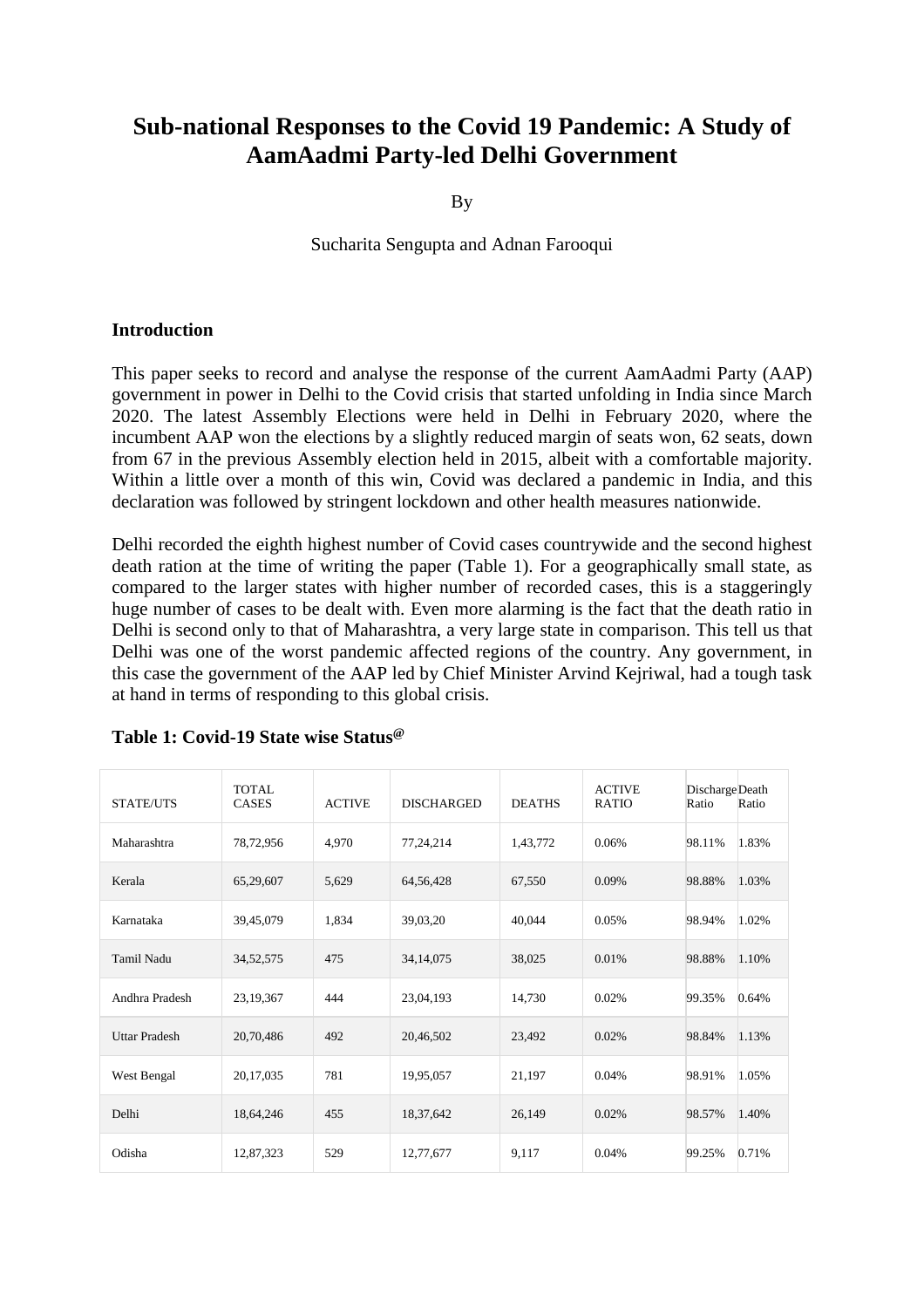| STATE/UTS                                      | <b>TOTAL</b><br><b>CASES</b> | <b>ACTIVE</b>    | <b>DISCHARGED</b> | <b>DEATHS</b>  | <b>ACTIVE</b><br><b>RATIO</b> | Discharge Death<br>Ratio | Ratio |
|------------------------------------------------|------------------------------|------------------|-------------------|----------------|-------------------------------|--------------------------|-------|
| Rajasthan                                      | 12,82,781                    | 284              | 12,72,946         | 9,551          | 0.02%                         | 99.23%                   | 0.74% |
| Gujarat                                        | 12,23,832                    | 295              | 12, 12, 595       | 10,942         | 0.02%                         | 99.08%                   | 0.89% |
| Chhattisgarh                                   | 11,52,020                    | 134              | 11,37,852         | 14,034         | 0.01%                         | 98.77%                   | 1.22% |
| Madhya Pradesh                                 | 10,40,966                    | 132              | 10,30,100         | 10,734         | 0.01%                         | 98.96%                   | 1.03% |
| Haryana                                        | 9,84,851                     | 368              | 9,73,883          | 10,600         | 0.04%                         | 98.89%                   | 1.08% |
| Bihar                                          | 8,30,439                     | 32               | 8,18,151          | 12,256         | 0.00%                         | 98.52%                   | 1.48% |
| Telengana                                      | 7,91,038                     | 619              | 7,86,308          | 4,111          | 0.08%                         | 99.40%                   | 0.52% |
| Punjab                                         | 7,58,991                     | 123              | 7,41,130          | 17.738         | 0.02%                         | 97.65%                   | 2.34% |
| Assam                                          | 7,24,194                     | 1,363            | 7,16,192          | 6,639          | 0.19%                         | 98.90%                   | 0.92% |
| Jammu And<br>Kashmir                           | 4,53,626                     | 134              | 4,48,742          | 4,750          | 0.03%                         | 98.92%                   | 1.05% |
| Uttarakhand                                    | 4,37,112                     | 590              | 4,28,831          | 7,691          | 0.13%                         | 98.11%                   | 1.76% |
| Jharkhand                                      | 4,35,097                     | 76               | 4,29,706          | 5,315          | 0.02%                         | 98.76%                   | 1.22% |
| Himachal Pradesh                               | 2,84,439                     | 205              | 2,80,102          | 4,132          | 0.07%                         | 98.48%                   | 1.45% |
| Goa                                            | 2,45,267                     | 38               | 2,41,399          | 3,830          | 0.02%                         | 98.42%                   | 1.56% |
| Mizoram                                        | 2,23,516                     | 1,292            | 2, 21, 545        | 679            | 0.58%                         | 99.12%                   | 0.30% |
| Puducherry                                     | 1,65,774                     | 11               | 1,63,801          | 1,962          | 0.01%                         | 98.81%                   | 1.18% |
| Manipur                                        | 1,37,066                     | $81\,$           | 1,34,865          | 2,120          | 0.06%                         | 98.39%                   | 1.55% |
| Tripura                                        | 1,00,871                     | $\,1\,$          | 99,951            | 919            | 0.00%                         | 99.09%                   | 0.91% |
| Meghalaya                                      | 93,747                       | 50               | 92,104            | 1,593          | 0.05%                         | 98.25%                   | 1.70% |
| Chandigarh                                     | 91,896                       | 19               | 90,712            | 1,165          | 0.02%                         | 98.71%                   | 1.27% |
| Arunachal Pradesh                              | 64,484                       | $\mathbf{1}$     | 64,187            | 296            | 0.00%                         | 99.54%                   | 0.46% |
| Sikkim                                         | 39,132                       | 19               | 38,662            | 451            | 0.05%                         | 98.80%                   | 1.15% |
| Nagaland                                       | 35,467                       | 28               | 34,681            | 758            | 0.08%                         | 97.78%                   | 2.14% |
| Ladakh                                         | 28,217                       | 24               | 27,965            | 228            | 0.09%                         | 99.11%                   | 0.81% |
| Dadra And Nagar<br>Haveli And Daman<br>And Diu | 11,441                       | $\boldsymbol{0}$ | 11,437            | $\overline{4}$ | $0\%$                         | 99.97%                   | 0.03% |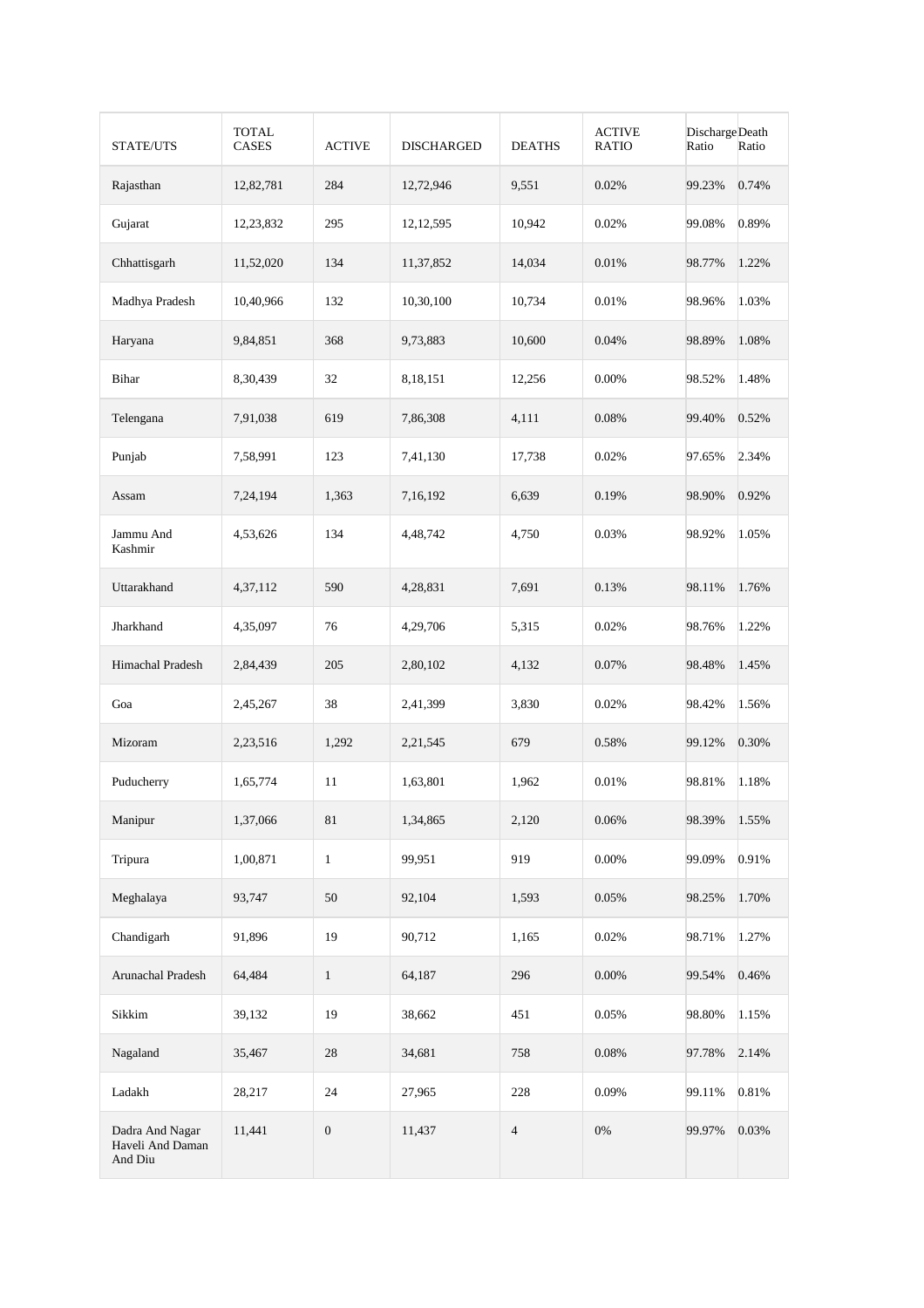| <b>STATE/UTS</b>       | <b>TOTAL</b><br><b>CASES</b> | <b>ACTIVE</b>  | <b>DISCHARGED</b> | <b>DEATHS</b> | <b>ACTIVE</b><br><b>RATIO</b> | Discharge Death<br>Ratio | Ratio |
|------------------------|------------------------------|----------------|-------------------|---------------|-------------------------------|--------------------------|-------|
| Lakshadweep            | 11,402                       | $\theta$       | 11,350            | 52            | 0%                            | 99.54%                   | 0.46% |
| Andaman And<br>Nicobar | 10,032                       | $\overline{c}$ | 9,901             | 129           | 0.02%                         | 98.69%                   | 1.29% |

@ As of March 25, 2022

**Source:**<https://www.mygov.in/covid-19>

## **Delhi's Complex Governance Structure**

Delhi, formally known as the National Capital Territory of Delhi (NCT), has a complex structure of governance. It is simultaneously a Union Territory and a quasi-state. This peculiar situation is the result of a long and fraught history of claims to power over a capital city. Its status as a union territory has its roots in Delhi being declared the capital of British India in 1911. It was initially governed by the Government of India Acts of 1919 and 1935, wherein it came under the classification of a Chief Commissioner's province, a precursor to what would later become a Union Territory. A little before Independence in 1947, when decisions were being made about the governance structures of such provinces, the Sitaramayya Committee argued for self-government for Delhi, providing for a Lieutenant Governor (LG) as well a Council of Ministers. These recommendations were rejected at the time, but in 1951, a Council of Minister with very few powers was instituted. In 1952, Chowdhary BrahmPerkash became the first Chief Minister of Delhi, but resigned in 1955 as a result of power struggles with the Chief Commissioner. As per the States Reorganisation Commission, the Delhi Assembly was abolished in 1956.<sup>1</sup>

Delhi was thereafter governed by a Metropolitan council which proved to be inadequate. In the meantime, the newly formed Jan Sangh, which eventually morphed into the Bharatiya Janata Party (BJP), took up the question of full statehood for Delhi, reviving an old demand primarily to score political points over the Congress government then in power at the centre. In 1990, the Central Government set up a committee, and following its recommendations, introduced a bill in Parliament to amend the status of Delhi by restoring the office of and elected Chief Minister and a Council of Ministers. The bill was successfully passed in 1991 as the Government of the National Capital Territory of Delhi Act.<sup>2</sup>

Article 239AA of the above act is where the crux of the governance structure lies. It provided for creation of a legislature.<sup>3</sup> However, as per Article 239,<sup>4</sup> matters of police, public order and land are to be under the control of the Central Government via the LG, reaffirming Delhi's status as a Union Territory. Other matters that fall under the State List of Concurrent List can be dealt with by the Legislative Assembly of Delhi, bringing the governance of the city under the ambit of the Chief Minister.

The question of statehood for Delhi was revived after the AAP came to power in the Assembly Elections of 2015. Following friction between the elected government of Delhi and the Office of the LG, the matter reached the Delhi High Court, which affirmed the role of the LG. The matter went to the Supreme Court, where it gave a verdict in 2018, which, while delineating the different jurisdictions of the Assembly and the LG, reaffirmed that the LG must act on the air and advise of the Assembly.<sup>5</sup> In 2021, however, via an amendment to the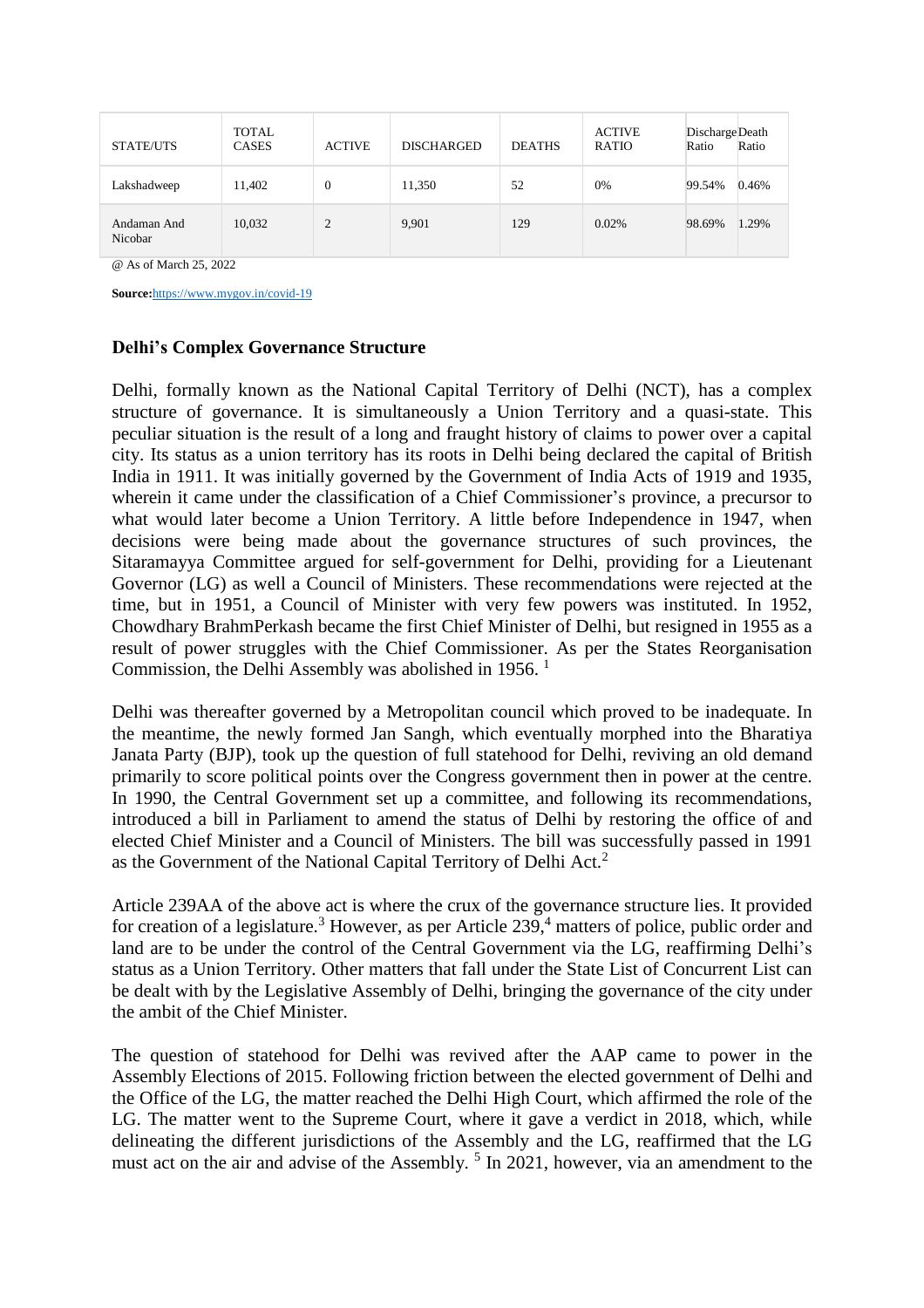GNCTD Act, the "government" of NCT was meant to imply the LG, thereby severely curtailing the powers of the Assembly.<sup>6</sup>

As of today, the power sharing arrangement between the LG and the Chief Minister is skewed in favour of the LG, indicating a strong impulse towards centralisation. Apart from these two levels of governance, local governance in Delhi is carried out by urban local bodies. Three municipal corporations, i.e., the North Delhi Municipal Corporation, South Delhi Municipal Corporation and the East Delhi Municipal corporation is an elected trifurcated body. The New Delhi Municipal Council and the Cantonment Board are run by the Government of India. <sup>7</sup> As per latest developments, a bill has been introduced in Parliament to merge the three municipal corporations into a single body to overturn the trifurcation that was made in 2012 by the then Chief Minister of Delhi, Sheila Dixit.<sup>8</sup>

Two factors must be kept into account with respect to this structure. First, the three levels of government can have overlaps of jurisdiction in terms of their functions. Following from this, the second issue is that of tussle between different political parties having control over these three levels of government.

# **The Public Health Infrastructure of Delhi**

The provision of public health in Delhi, due to its unique administrative status, is a collective enterprise between the government at the Centre, Municipal bodies, and the Delhi government, which makes the healthcare governance disjointed and complicated (Table 2).

|                        | <b>Central</b> | <b>State</b> | <b>Municipal</b> | <b>Total</b> |
|------------------------|----------------|--------------|------------------|--------------|
|                        | Government     | Government   | <b>Bodies</b>    |              |
| <b>Dispensaries</b>    |                | 255          |                  |              |
| <b>Mohalla Clinics</b> |                | 485          |                  | 485          |
| <b>Hospitals</b>       |                |              |                  | 48           |

#### **Table 2:Public Health Facilities in Delhi**

**Source:** Adapted from The White Paper: State of Health in Delhi 2021. P.15 [https://praja.org/praja\\_docs/praja\\_downloads/Report%20on%20The%20State%20of%20Heal](https://praja.org/praja_docs/praja_downloads/Report%20on%20The%20State%20of%20Health%20in%20Delhi.pdf) [th%20in%20Delhi.pdf](https://praja.org/praja_docs/praja_downloads/Report%20on%20The%20State%20of%20Health%20in%20Delhi.pdf)

The Delhi government shoulders the major responsibility of providing public healthcare in the Union Territory of Delhi, and the Directorate General of Health Services under the Health and Family Welfare Department, of the Delhi government is the agency responsible to coordinating provision of health services in Delhi. However, these agencies cater not only to the Delhi residents but also a large number of migrant and floating population. This, along with a complex governing structure, makes the provision of health an onerous task even at the best of times.

The AAP government sought to address some of these issues, and providing better education and health facilities to the Delhi residents was also a key agenda in the *AAP* manifesto in 2015.<sup>9</sup> One of the earliest initiatives undertaken by the *AAP* government was setting up of Mohalla clinics, in order to provide basic health care to the community members on their very doorsteps. In 2018 the Delhi Government's ambitious "Quality Health for All" scheme was approved by the Lieutenant Governor. Under the scheme health facilities, at a subsidized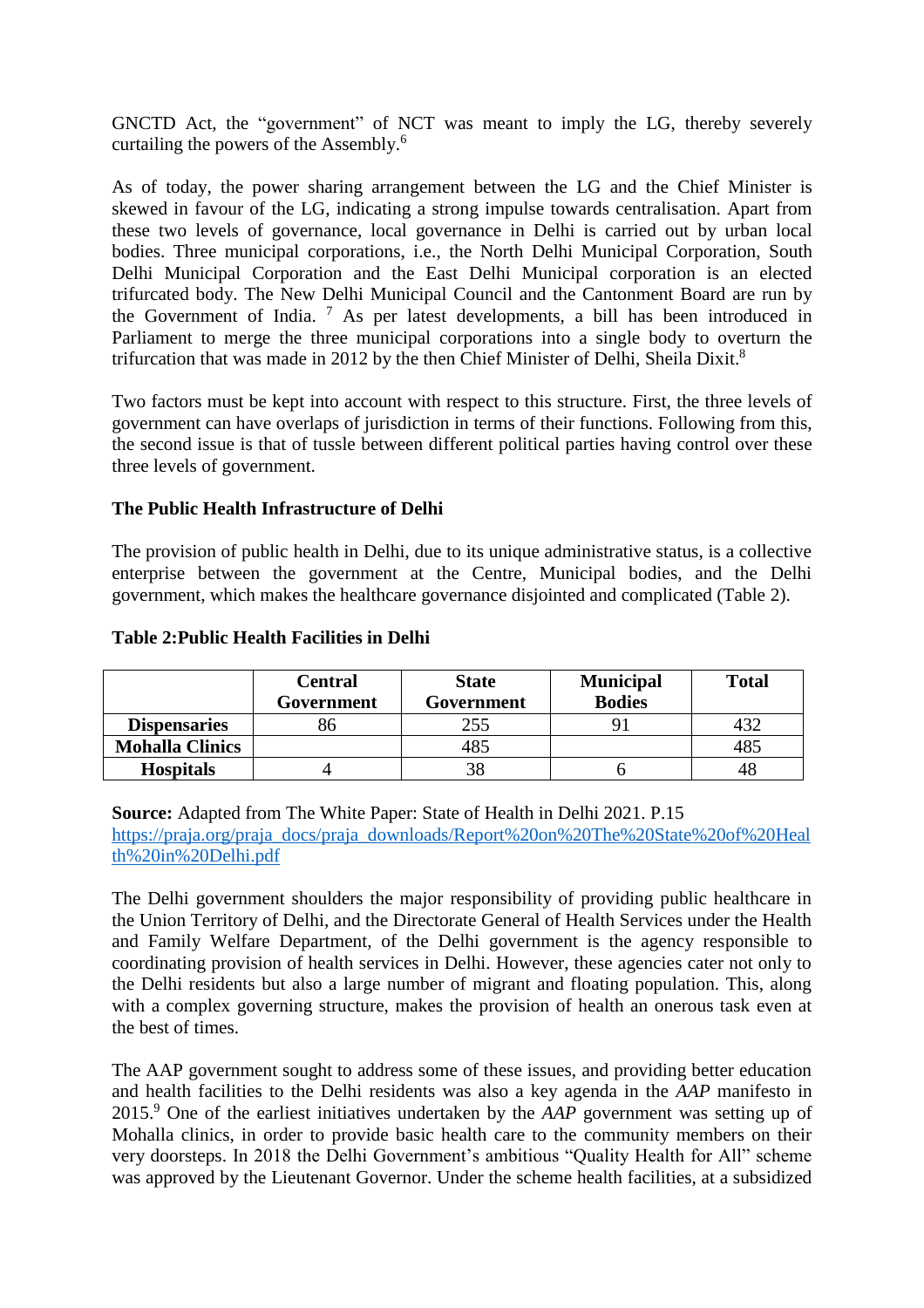rate, would be provided to everyone in the city even in the Private Hospitals, in case the Government run hospitals were unable to provide similar services.<sup>10</sup> This is in line with the Delhi Government's initiative to create a comprehensive "Health Information Management System", wherein all the medical facilities would be brought under one platform. Under the initiative each citizen would be given an e-Health card, containing complete medical history of the cardholder, to access hospitals under the said network. The plan is to bring both the public and the private hospitals within the purview of the system, and to develop synergy between the public and private hospitals.<sup>11</sup> It is widely acknowledged that the  $\overrightarrow{AP}$ government's success both in health and education largely resulted in party once again winning the assembly election in 2020.<sup>12</sup>

Even though the initiatives undertaken the Delhi government in the health sector have come to be widely acknowledged<sup>13</sup>, a close scrutiny of public health infrastructure statistics lay bare its inadequacy to respond to a pandemic. Delhi being the capital has some very prominent government run health institutes, along with some of India's best super specialty private run hospitals. However, long-term systemic neglect has ensured that much of the health care infrastructure is woefully inadequate and understaffed to taken on any mammoth calamity such as the pandemic (Table 3 , Table 4 and Table 5). Health being the state subject, it is the state governments which are expected to shoulder greater responsibility when it comes to resource allocation. However, the state governments and the center together spend little over 1 percent of the GDP on health. Delhi too is not an exception. In Delhi, at the onset of the pandemic, health expenditure was .8 percent of the Gross State Domestic Product.<sup>14</sup> Though there has been an increase in budget allocation in the last two budgets presented by the Delhi government<sup>15</sup>, a major portion of the budgetary allocation is spent on tertiary sector than primary healthcare.<sup>16</sup> Primary Health Centers are expected to provide primary and preventive care, the underfunding has significantly impacted their ability to cater to and meet the health care challenges in Delhi, and burdened the Hospitals.

| <b>Population</b> | No. of<br>Government<br>Dispensaries/<br><b>Mohalla</b><br>clinics | <b>Dispensary</b><br>(1 For<br>15,000 | No. of<br>Government<br><b>Hospitals</b> | <b>Density of</b><br>Government<br>dispensary to<br><b>Population</b> |
|-------------------|--------------------------------------------------------------------|---------------------------------------|------------------------------------------|-----------------------------------------------------------------------|
| 1,66,76,466       | 917                                                                | .112                                  | 48                                       | 18,226                                                                |

| Table3: Number of Dispensaries/Hospitals compared to required norm in Delhi |  |  |
|-----------------------------------------------------------------------------|--|--|
|                                                                             |  |  |

**Source:** Adapted from The White Paper: State of Health in Delhi 2021. P.17 [https://praja.org/praja\\_docs/praja\\_downloads/Report%20on%20The%20State%20of%20Heal](https://praja.org/praja_docs/praja_downloads/Report%20on%20The%20State%20of%20Health%20in%20Delhi.pdf) [th%20in%20Delhi.pdf](https://praja.org/praja_docs/praja_downloads/Report%20on%20The%20State%20of%20Health%20in%20Delhi.pdf)

# **Table 4: BEDS IN MEDICAL INSTITUTIONS & BED POPULATION RATIO IN DELHI 2011-19**

| No. | <b>Number of Hospital beds</b>                  |                   |                |  |  |  |  |  |  |  |
|-----|-------------------------------------------------|-------------------|----------------|--|--|--|--|--|--|--|
|     | <b>Year Population (in '00') Projections by</b> | <b>Beds</b>       | Beds per 1000  |  |  |  |  |  |  |  |
|     | <b>CSO</b>                                      | <b>Sanctioned</b> | <b>Persons</b> |  |  |  |  |  |  |  |
|     | 2011 169750                                     | 42598             | 2.51           |  |  |  |  |  |  |  |
|     | 2012 173000                                     | 42695             | 2.47           |  |  |  |  |  |  |  |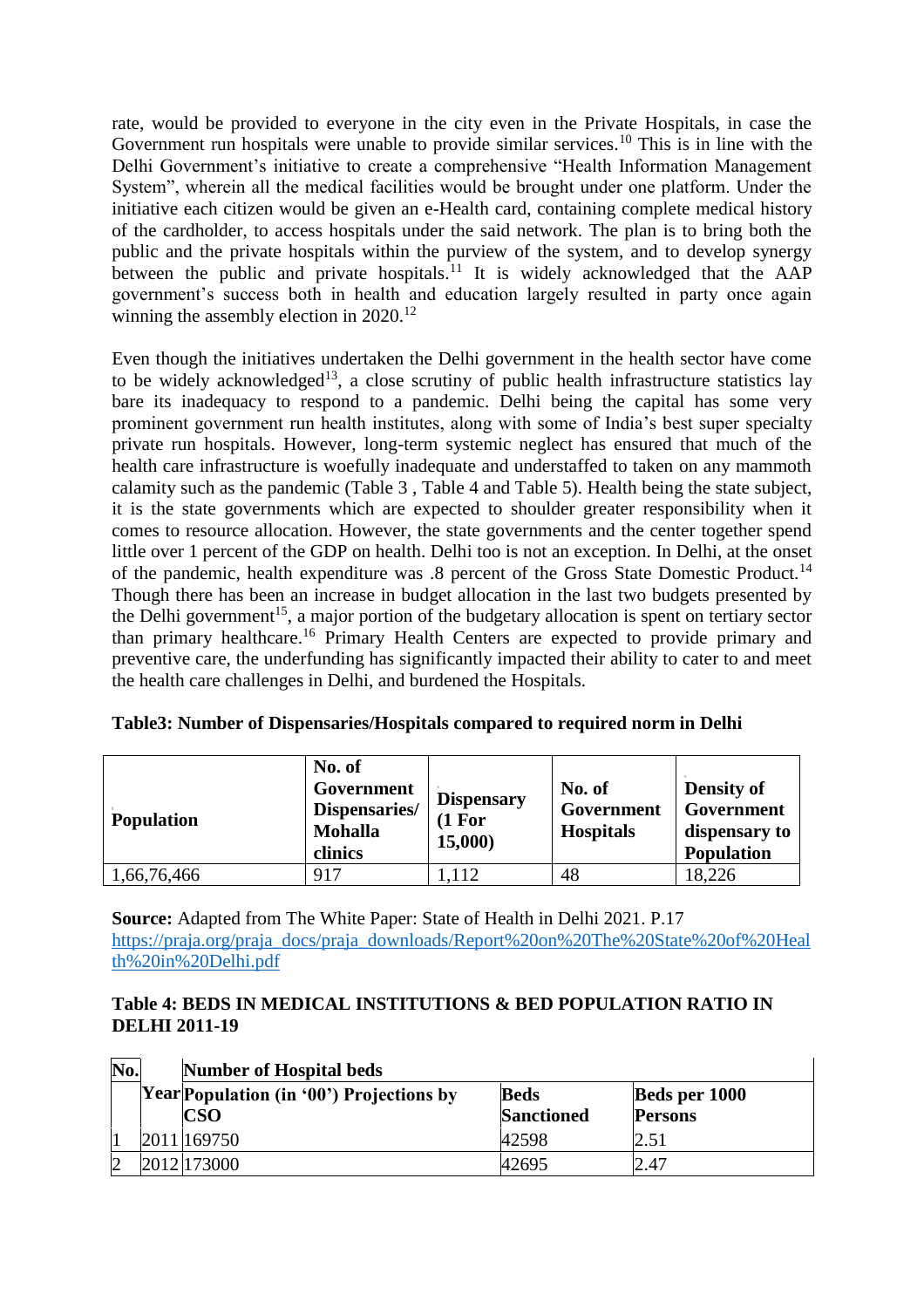| 3 | 2013 176310 | 43596 | 2.47 |
|---|-------------|-------|------|
| 4 | 2014 179690 | 48096 | 2.68 |
| 5 | 2015 183140 | 49969 | 2.73 |
| 6 | 2016 186640 | 53329 | 2.86 |
| 7 | 2017 191287 | 57194 | 2.99 |
| 8 | 2018 194793 | 57709 | 2.96 |
| 9 | 2019 198299 | 54321 | 2.74 |

**Source:**Department of Health Services, GNCTD.

## **Table 5: Shortage of Staff in Dispensaries and Hospitals in Delhi as of December 2020**

| <b>Medical</b>   |                | Para-Medical |               |              | Nurse                 |      | <b>Administration</b> |     | ∟abour |      |     |      |      |     |
|------------------|----------------|--------------|---------------|--------------|-----------------------|------|-----------------------|-----|--------|------|-----|------|------|-----|
| ມ                | $\overline{ }$ | SЕ<br>ື      | ັ             | $\mathbf{L}$ | $C\overline{E}$<br>ນ⊥ | ັ    |                       | SF  |        |      | SF  | ω    | . .  | ΩI  |
| 710 <sup>1</sup> | 5590           | 22%          | $625^{\circ}$ | 3969         | 37%                   | 1998 | 8974                  | 25% | 3837   | 2494 | 35% | 1600 | 8042 | 31% |

S=Sanctioned, A= Available, SF=Short Fall

Source: Adapted from The White Paper: State of Health in Delhi 2021. P.18-19 [https://praja.org/praja\\_docs/praja\\_downloads/Report%20on%20The%20State%20of%20Heal](https://praja.org/praja_docs/praja_downloads/Report%20on%20The%20State%20of%20Health%20in%20Delhi.pdf) [th%20in%20Delhi.pdf](https://praja.org/praja_docs/praja_downloads/Report%20on%20The%20State%20of%20Health%20in%20Delhi.pdf)

## **Federalism and Public Health Jurisdictions**

Health in Indian Constitutional schematic is a State subject. However, it is the Centre which has the responsibility to provide a broad policy framework and resources to the State governments.<sup>17</sup> The Indian Constitution for all practical purpose is a unitary Constitution, albeit with federal features.<sup>18</sup> Even though it functions as a federal system during normal times, its centralizing features come to the fore during the emergency.

The Constitution of India provides for the exclusive jurisdiction to the Centre and the States under the Centre and the State list respectively, although in the spirit of cooperative federalism. The Concurrent list on the other hand comprise of subjects over which both the Centre and the States have jurisdiction. Though in case of conflict it is the will of the government at the Centre which prevails. The two leading Institutions in the forefront of meeting challenges posed by the Pandemic, Indian Council of Medical Research (ICMR) and The Centre for Disease Control both come under the Central Government jurisdiction. Specific legislative measure such as the Epidemic Disease Act, 1897 and the National Disaster Management Act, 2005 are designed to give Centre an upper hand while dealing with any health emergency.<sup>19</sup> However, the Constitutional schematic leads to jurisdictional overlap, and envisages cooperation across different tiers of government, as several subjects across the list are related while dealing with a health crisis such as the Covid-19 Pandemic. For instance, port quarantine and interstate migration are in the Union list, and the Concurrent list includes subjects related to inter-state spread of infectious diseases.<sup>20</sup>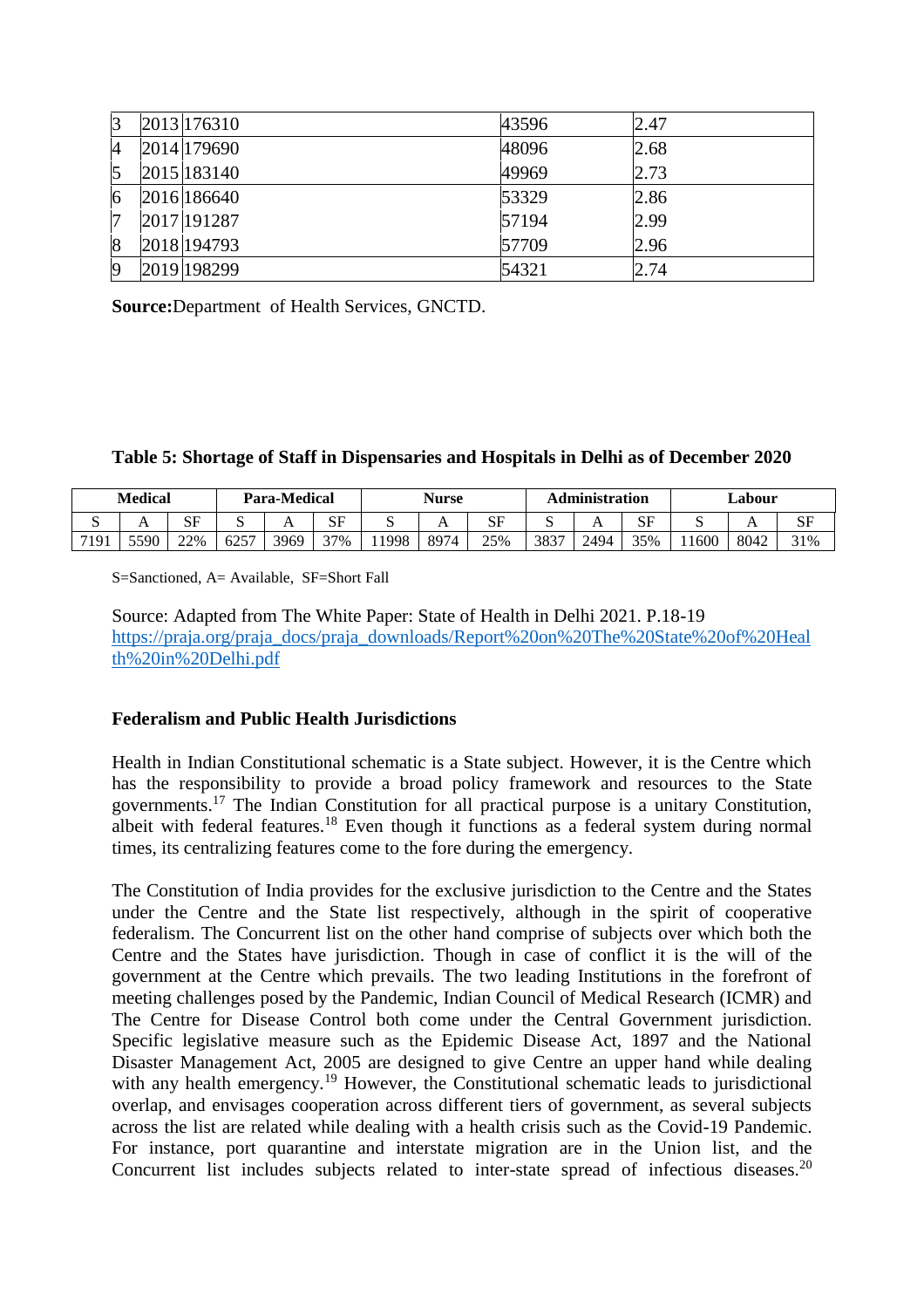However, with Public health being part of the State list, under the Constitutional schematic it is the State governments which are expected to take the lead in mitigation efforts under watchful eyes of the Central government.<sup>21</sup>

Ideally the Cooperation between the Centre and the State governments would have been the most able course of action. However, differing political expectations and incentives, both by the BJP led government at the Centre and non-BJP state governments, had the Centre and the State governments pulling in different directions as they prepared their response to the Covid-19 induced colossal health crisis. The top-heavy response by the Central government, at least in the initial phase, was visible in the imposition of a country wide lockdown without any consultation with the State governments. This caught the State governments off-guard as they tried to grapple with the enormity of the health crisis they faced. Since then the Central government response has oscillated between two extremes of centralized response in the initial phase during the first wave, making way for a decentralized approach during the second and the third wave. $22$ 

# **First Wave of the Pandemic: Mobilising Resources, Scaling Up**

The Delhi government followed a multi-pronged strategy as the CoVid 19 pandemic unfolded. The immediate requirement was that of adapting existing medical facilities and gearing it towards pandemic responsiveness. The government came up with what it called the '5 Ts model' of response in April 2020. These were testing, tracing, treatment, teamwork and tracking. With a high emphasis on testing, Delhi recorded the highest number of testing during the first wave, In order to break the chain of infections, it worked in close coordination with Delhi Police to facilitate contact tracing. The third T was treatment, which was differentiated keeping in mind patient requirement and for optimisation of resources. Health facilities were set up at multiple levels (Covid Testing Centres, Covid Care Centres, Covid Health Centres and Covid hospitals). Medical equipment such as Personal Protective Equipment (PPE), ventilators and oxygen beds were sourced. Plasma treatment centres were also set up. Patients with milder cases were to receive home quarantine and treatment, whereas more serious cases and patients with co-morbidities were to be treated in hospitals. Apart from the above three measures, broader principles of governance were deployed. There were an emphasis on teamwork, i.e., coordination between the state government, central government, urban local bodies, government agencies and opposition political parties. Finally, the implementation of all the above measured were to be tracked.<sup>23</sup>

The Delhi government made other significant decisions. It issued orders to the effect that Non Covid private hospitals could not deny Covid treatment, and will also have to ensure that the patient is transferred to a suitable facility. It directed private hospitals to demarcate 40% of its capacity for Covid treatment and placed limited on treatment charges. It geared itself up for increasing the medical capacity available in the city to deal with up to 30,000 active patients. Under Operation S.H.I.E.L.D, the government followed a policy of declaration of containment zones, complete with protocols to be followed in the same. It created surveillance teams which included ASHA and Anganwadi workers. The Delhi government also announced compensation for families of healthcare workers, teachers, police and fire staff who passed away in the line of duty after contracting the virus. $24$ 

The government response extended to non-medical aspects that were impacted by the pandemic. For instance, since school education was shifted to the online mode, the government provided relief by ensuring that no charges other than tuition fee are charged by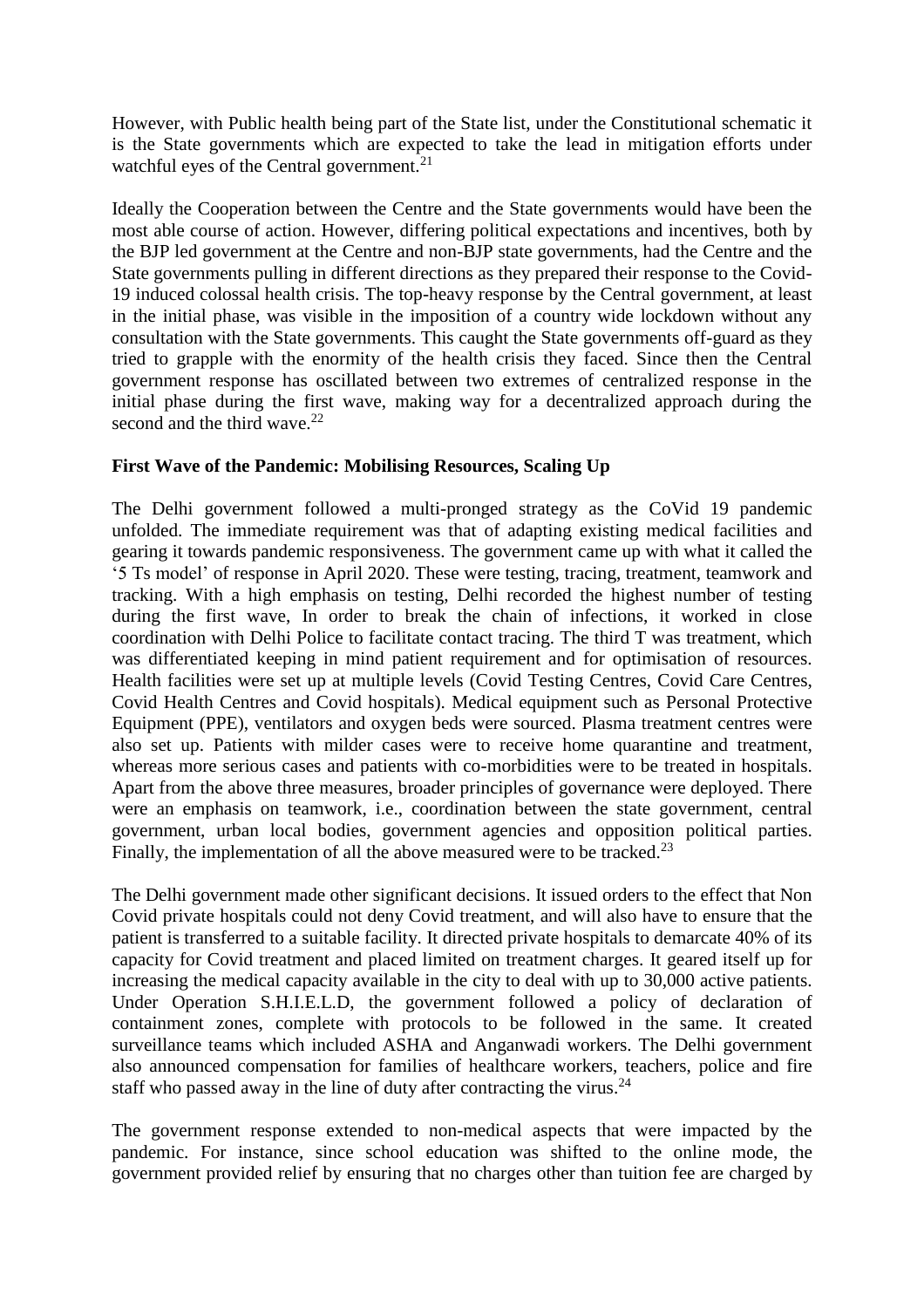private schools, and prevented them from withholding teaching and non-teaching staff salaries on grounds that they were working from home. Another major concern was related to the urban poor and migrant workers. Delhi's public school infrastructure was used as night shelters for provision of meals. When the migrant crisis unfolded as a result of the sudden announcement of lockdown, the government made provisions for food rations through the existing Public Distribution System (PDS). Food coupons were issued to the MLAs, to be further distributed for people without documents. Non-food supply kits and cooked meals were also provided in collaboration with Non GovernmentalOrganisations (NGOs), religious and charitable organisations, thereby broadening community participation. Other significant initiatives included provision of financial stimulus packages and conduct of aero surveys. <sup>25</sup>

The Delhi government optimised the services of a range of state facilities and personnel in its pandemic response. From the Delhi Police, to ASHA workers, government school teachers, hospital and medical college personnel, faculty and staff, government laboratories, Railways, CGHS, health department, the entire machinery was brought into action. Directives were issued to non-governmental public spaces such as cinema halls, swimming pools, restaurants, theatres, sports arenas, shopping malls, discotheques regarding modalities of operation and number of persons allowed to be gathered. Depending on the severity of the pandemic situation, the response varied from a complete shutdown of these facilities to partial to full operationally with CoVid 19 Protocols in place. <sup>26</sup>

Apart from the material and infrastructural responses, the Delhi Government also focused on a critical aspect, that of communication. Raising public awareness was a priority. The government issued basic instructions regarding hygiene, mask usage and CoVid appropriate behaviour. Publicity material was distributed in both offline and online modes. The use of social media, especially active Twitter handles, were used aggressively to communicate government initiatives and update status of infrastructure and infection spread, as well as other parameters including mortality and recovery. Government websites were launched to communicate data and medical infrastructure availability. The charge of public and staff sensitisation was delegated to a wide range of government actors such as bureaucrats, police, railway staff, airports authority staff, hospital and school staff as well as urban local bodies. The Directorate of Information and Publicity was deployed for advertising and sensitisation.<sup>27</sup>

As per a survey by Local Circles, done on the completion of a year of the Delhi Government elected in 2020, 56% of Delhi residents approved of the government's performance, and this was primarily the result of how it managed the challenges imposed by the pandemic. 52% of the residents, according to this survey, were happy with the manner in which the lockdown and well as unlock management, the medical management etc were handled by the government. 58% of the residents approved of the government's management of schools and education. <sup>28</sup>

The above assessment is limited to the first wave of CoVid, starting 2020, when the pandemic was in its early months. The next section will lay out the story of the deadly second wave, that started in March 2021, and was unparalleled in its deadliness.

# **Second Wave and Third of the Pandemic: Resource Shortfall, Central Bulwarks, Caution and Hindsight**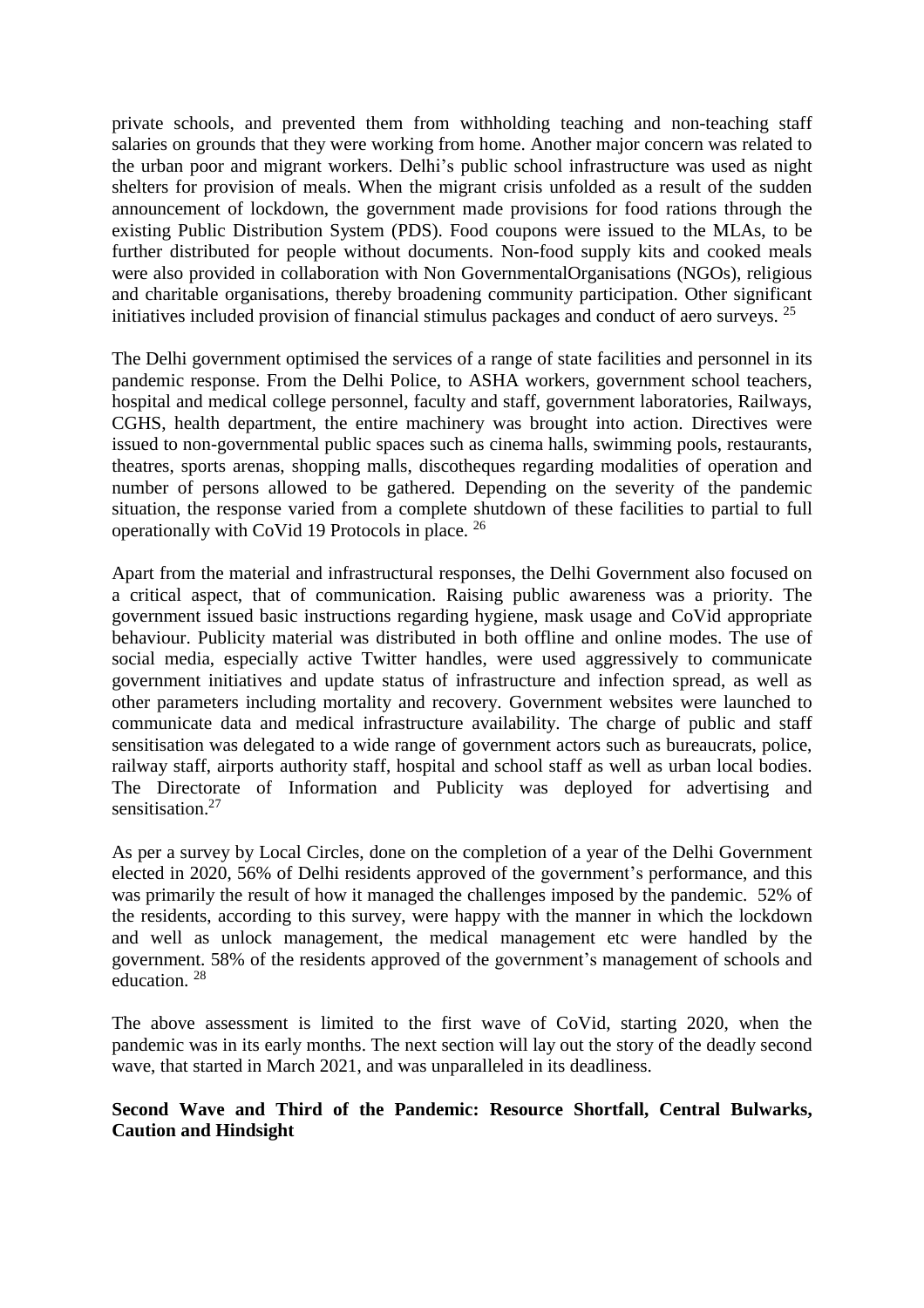The second wave of CoVid in Delhi began with a rise in cases towards the end of February 2021, rising exponentially by the end of March 2021, and acquiring devastating proportions in April and May 2021. By the third week of April 2021, Delhi witnessed over 28,000 cases per day<sup>29</sup>, which was thrice as high as 2020. Among the large cities, especially compared to Mumbai which also witnessed the start of a strong wave, Delhi's fatalities stood at 1347 per week to Mumbai's  $361$  per week.<sup>30</sup> The surge in cases during this wave was caused by a variant of the virus referred to as the B.1.617. There were marked differences as compared to the previous wave. The fatalities were higher, and were not limited to individuals over the age of 60 years. People in younger age groups suffered fatalities. The infection was accompanied by cases of mucormycosis or black fungus, associated with strong steroid usage, as well as the deadlier white fungus. The infection attacked persons with presumed to have good immune response. Yet another feature was the low oxygen saturation, including in people who were recovering leading to a high demand for medical oxygen.<sup>31</sup>

Despite the medical preparedness of the first wave, facilities fell short in the second wave. There was a higher requirement for ICU beds with and without ventilator, and there was a severe shortage on both counts. Hospitals were full and patients were turned away, leading to patients dying on the streets, including outside hospitals. The wave was also marked by a severe shortage of medical oxygen. India's total daily oxygen requirement was among the highest in the world, up to 14 million cubic meters per day as per World Health Organisation (WHO) estimates.<sup>32</sup> In Delhi, several hospitals ran out of supplies of medical oxygen, leading to tragic deaths. The AAP Government made desperate pleas to the Central Government to ensure supply to avert further disaster.  $33$  On its part, due to the sudden and massive requirement of oxygen from all across the country, the Central Government took charge and allocated plants and quotas among states.<sup>34</sup>

The AAP Government struggled with supplying medical oxygen. However, it took a series of steps to optimise its efforts. On a regular basis, hospitals have direct contracts with suppliers. During the pandemic, with the Central Government taking charge and delegating further to the state governments, the government stepped in. Medical oxygen to Delhi was to be supplies from far flung states using the railways. The primary block was the non-availability of sufficient numbers of tankers that are specially developed to carry medical oxygen. A second problem was that the actual demand was running ahead of the supply quota fixed by the central government. Given these constraints, the existing supplies were to be managed judiciously. This was done by assigning supply chain management to bureaucrats, who further assigned Delhi Government officials to escort tankers to be decanted and returned for a quickest possible refills. Tankers arriving via railways at the Delhi Cantonment used the services of the Indian Army for decanting. Drivers of the Delhi Transport Corporation (DTC) drove the tankers escorted by Delhi Police, who cleared the roads for uninterrupted transport. Eventually, as the wave waned, the oxygen supply was stabilised and a buffer stock created. 35

In May 2021 though, the oxygen crisis in Delhi took yet another turn with the Supreme Court appointing a sub-committee comprising five members for an oxygen audit. This report, submitted with dissent recorded, nevertheless arrived at the conclusion that the Kejriwal-led AAP government in Delhi had exaggerated the city's requirement of oxygen. The crux of this conclusion lay in the different formulas used by the central government and Delhi government in calculating oxygen requirement.<sup>36</sup> Subsequently, the Delhi government formed its own four-member committee to investigate causes of oxygen shortage,  $37$  for which final permission was required by the LG, and which permission the LG refused to grant.<sup>38</sup>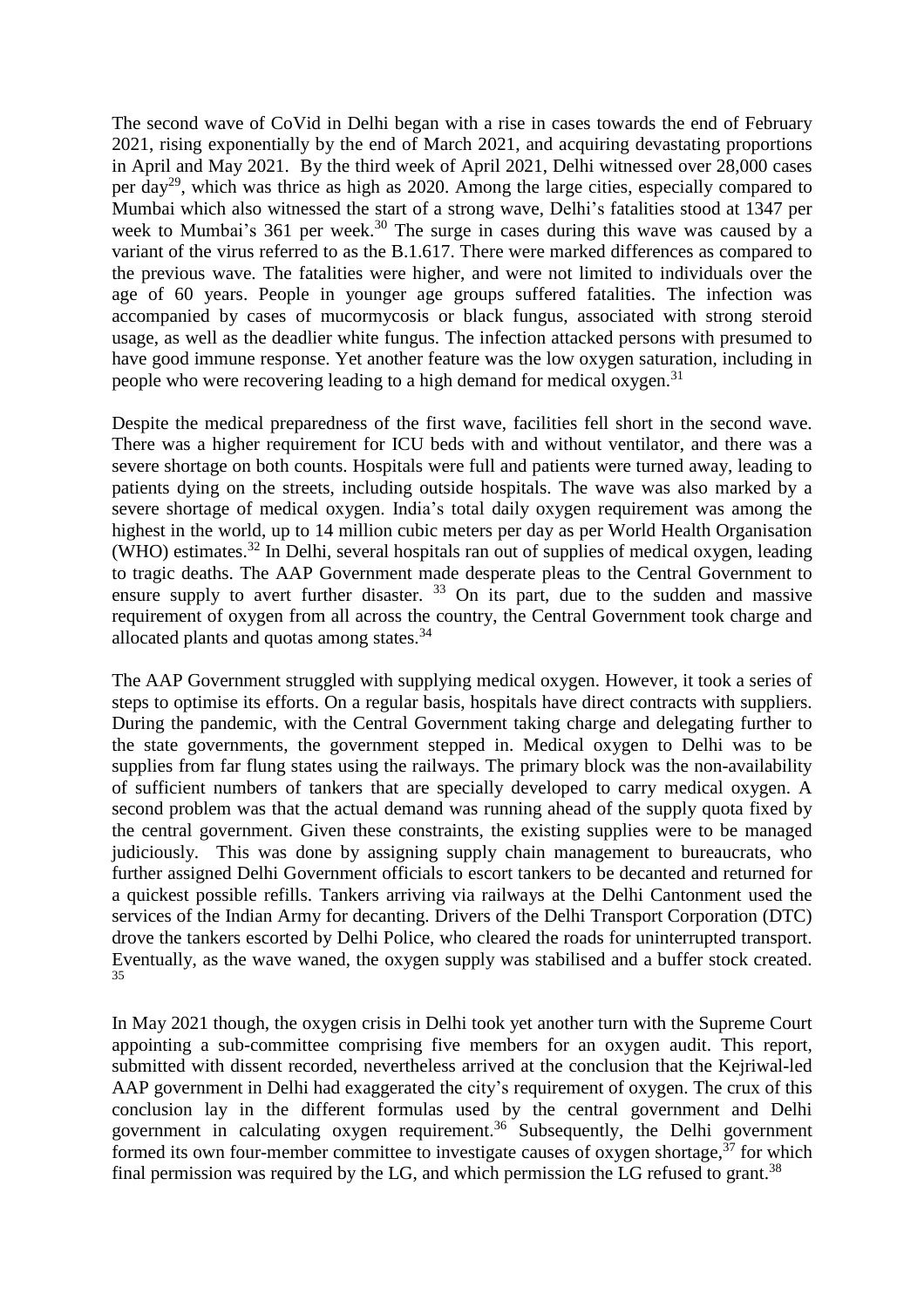A report by the Observer Research Foundation (ORF) concluded that despite Delhi having better medical infrastructure as compared to other parts of the country, it failed to deal with the second wave successfully. <sup>39</sup> A survey conducted by Local Circles among Delhi residents showed a decline in approval ratings of the Delhi Government at the two-year mark, a drop from 56% to 32%. <sup>40</sup> While some of the poor performance is attributable to the peculiar nature of the pandemic virus, the ORF report concludes that conflictual federalism ensured that despite good medical facilities, the Delhi government was unable to manage the second wave of the pandemic well as healthcare systems collapsed.<sup>41</sup>However, it clear that it is the centralisation of the deficient oxygen supply, and poor infrastructure for storage and transportation that led to the crisis acquiring disastrous proportions and not the incompetence of the Delhi Government per se.

By the time the Omicron wave rolled in, the Delhi Government, with the aid of experience and hindsight, put in place what it called the Graded Response Action Plan in December 2021. Based on the parameters of positivity rate, cumulative active cases and occupancy of oxygen beds in hospitals, it divided the response into four levels — yellow, amber, orange and red. Spending on the positivity rate, at each level clear instructions were issued in terms of which public and economic activities would be allowed or disallowed, with Level Orange meaning imposition of a lockdown and Level Red involving further stringent restrictions. <sup>42</sup> However, the restrictions remained limited to a Yellow Alert despite higher positivity rate due to low levels of patient hospitalisation.<sup>43</sup>

#### **Vaccination Drive in Delhi**

The Delhi Government began a vaccination drive for healthcare and frontline workers and in January 2021. On the first day of the drive, 4300 healthcare workers were vaccinated with the first dose in the state.<sup>44</sup> The vaccination for the 18-44 age group was announced for 1 May 2021, as per Central Government decision. This age group comprises more than half of Delhi's population. The Delhi Government set up 301 centres across 76 schools to facilitate inoculation. <sup>45</sup> Specialized targeted campaigns followed the general vaccination drive. For instance, in May 2021, the Delhi Government started a vaccination drive for media persons and bore the full cost. <sup>46</sup> After the initial vigour, vaccination flagged due to shortage of vaccine doses. The vaccine doses were procured and supplied by the Central Government for the 45 and above age group, though it later allowed states to handle their own procurement from 1 May 2021. However, states, including Delhi, faced shortages and appealed to the Centre to assist in supplying doses. <sup>47</sup> By the end of May, several government run vaccination centres in the city were shut down,  $400$  by one account,  $48$  and this figure rose over the next couple of months. The AAP government alleged that the shortage was the result of collusion between the centre and private hospitals, the latter providing vaccination services at very high rates.<sup>49</sup>

Although these were delays in the general vaccination drive, the AAP government came up with specialised schemes to encourage vaccination. Walk In vaccination centres were allowed to be opened up keeping in mind the difficulties faced by people in registering on the centralisedCoWin portal.<sup>50</sup> Similarly, Drive Through vaccination centres were also opened up. <sup>51</sup> The government also started a scheme of doorstep vaccination called 'Jahan Vote, Wahan Vaccination' across 280 wards in Delhi. This was the result of younger people panicking at not being able to find vaccination slots. <sup>52</sup> To boost vaccination further, a free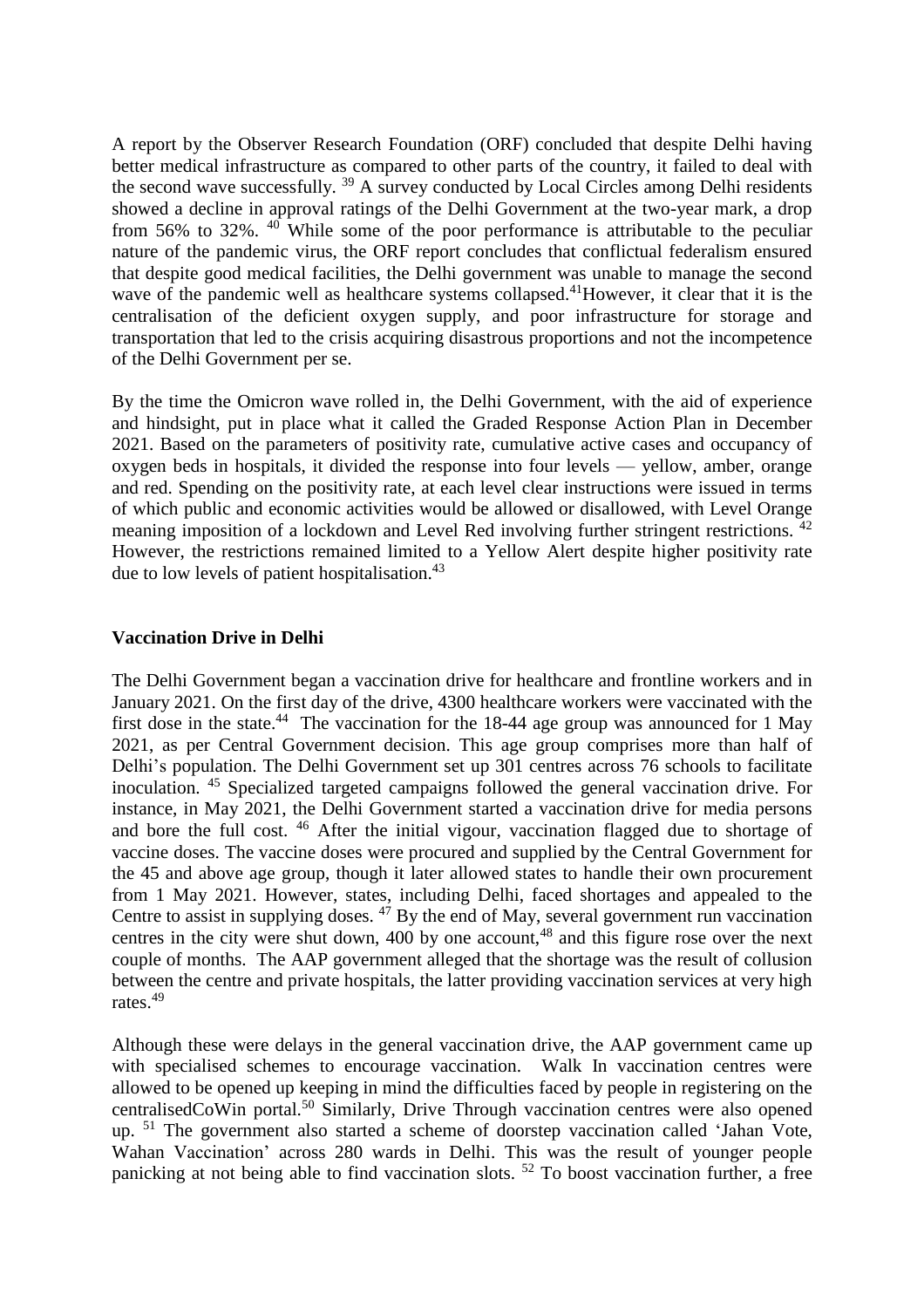bus service to the vaccination centre was also started.<sup>53</sup> In November 2021, it launched a scheme, 'HarGharDastak', for home vaccination for persons with severe physical disabilities.<sup>54</sup>

The AAP government collaborated with private and charitable organisations to speed up vaccinations for the underprivileged in the city. <sup>55</sup> Other programmes such as Sanjeevani@ Your Doorstep and Vaccination on Wheels reached out to residents of slum areas and homeless people. <sup>56</sup>

Delhi has a fairly high level of Covid vaccination for the first dose, at 8. However, it is lagging behind in the second dose, which stands at 69% (see table). Overall, the vaccination drive carried out by the Delhi Government was vigorous and targeted. However, here too, decisions made by the Central Government as far as procurement and distribution of vaccines is concerned impacted the vaccination process briefly.

| <b>State/Union</b><br><b>Territory</b> | Population<br>(2021)<br>census<br>projection) | 1st dose     | 2nd<br>dose  | Precautionary/<br><b>Booster Dose</b> | <b>Cumulative</b><br>doses<br>administered | Percentage<br>of people<br>given one<br>dose | Percentage<br>of people<br>fully<br>vaccinated |
|----------------------------------------|-----------------------------------------------|--------------|--------------|---------------------------------------|--------------------------------------------|----------------------------------------------|------------------------------------------------|
| India                                  | 1,38,94,19,783                                | 97,78,65,178 | 82,54,47,360 | 2,22,62,588                           | 1,82,55,75,126                             | 70%                                          | 59%                                            |
| Andaman and<br>Nicobar Islands         | 4,00,000                                      | 3,33,088     | 3,23,293     | 10.110                                | 6.66.491                                   | 83%                                          | 81%                                            |
| Andhra Pradesh                         | 5,27,87,000                                   | 4,41,39,107  | 4,47,07,008  | 16.11.067                             | 9,04,57,182                                | 84%                                          | 85%                                            |
| Arunachal Pradesh                      | 15,33,000                                     | 8,93,696     | 7,35,877     | 25,295                                | 16,54,868                                  | 58%                                          | 48%                                            |
| Assam                                  | 3,50,43,000                                   | 2,35,27,513  | 2,00,75,771  | 2,88,205                              | 4,38,91,489                                | 67%                                          | 57%                                            |
| Bihar                                  | 12,30,83,000                                  | 6,74,05,453  | 5,52,77,282  | 8,59,160                              | 12,35,41,895                               | 55%                                          | 45%                                            |
| Chandigarh                             | 12,08,000                                     | 11,29,414    | 9,01,153     | 26,738                                | 20,57,305                                  | 93%                                          | 75%                                            |
| Chhattisgarh                           | 2,94,93,000                                   | 1,98,98,435  | 1,75,04,365  | 4,25,190                              | 3,78,27,990                                | 67%                                          | 59%                                            |
| Dadra and Nagar<br>Haveli              | 6.08.000                                      | 4,50,539     | 3.36.064     | 3.240                                 | 7.89.843                                   | 74%                                          | 55%                                            |
| Daman and Diu                          | 4.09.000                                      | 3.16.727     | 2.66.265     | 5.304                                 | 5.88.296                                   | 77%                                          | 65%                                            |
| Delhi                                  | 2,05,71,000                                   | 1,75,66,779  | 1,41,94,271  | 4,72,324                              | 3,22,33,374                                | 85%                                          | 69%                                            |
| Goa                                    | 15,59,000                                     | 14,06,796    | 12,34,892    | 32,195                                | 26,73,883                                  | 90%                                          | 79%                                            |
| Gujarat                                | 6,97,88,000                                   | 5,32,45,365  | 5,00,55,662  | 22,86,271                             | 10,55,87,298                               | 76%                                          | 72%                                            |
| Haryana                                | 2,94,83,000                                   | 2,30,50,759  | 1,83,75,978  | 2,63,322                              | 4,16,90,059                                | 78%                                          | 62%                                            |
| Himachal Pradesh                       | 73,94,000                                     | 64, 23, 753  | 59,46,795    | 1,93,316                              | 1,25,63,864                                | 87%                                          | 80%                                            |
| Jammu and Kashmir                      | 1,34,08,000                                   | 1,09,36,184  | 1,07,41,707  | 3,22,575                              | 2,20,00,466                                | 82%                                          | 80%                                            |
| Jharkhand                              | 3,84,71,000                                   | 2,25,52,207  | 1,52,16,319  | 2,48,783                              | 3,80,17,309                                | 59%                                          | 40%                                            |
| Karnataka                              | 6,68,45,000                                   | 5,26,29,311  | 4,91,60,060  | 13,30,359                             | 10,31,19,730                               | 79%                                          | 74%                                            |
| Kerala                                 | 3,54,89,000                                   | 2,81,72,436  | 2,40,17,380  | 10.67.848                             | 5,32,57,664                                | 79%                                          | 68%                                            |
| Ladakh                                 | 2,97,000                                      | 2,32,212     | 1,89,122     | 33,172                                | 4,54,506                                   | 78%                                          | 64%                                            |
| Lakshadweep                            | 68,000                                        | 61,256       | 57,214       | 2,576                                 | 1,21,046                                   | 90%                                          | 84%                                            |
| Madhya Pradesh                         | 8,45,16,000                                   | 5,86,73,478  | 5,55,84,209  | 9,31,525                              | 11,51,89,212                               | 69%                                          | 66%                                            |

# **Table 6:** State wise Vaccination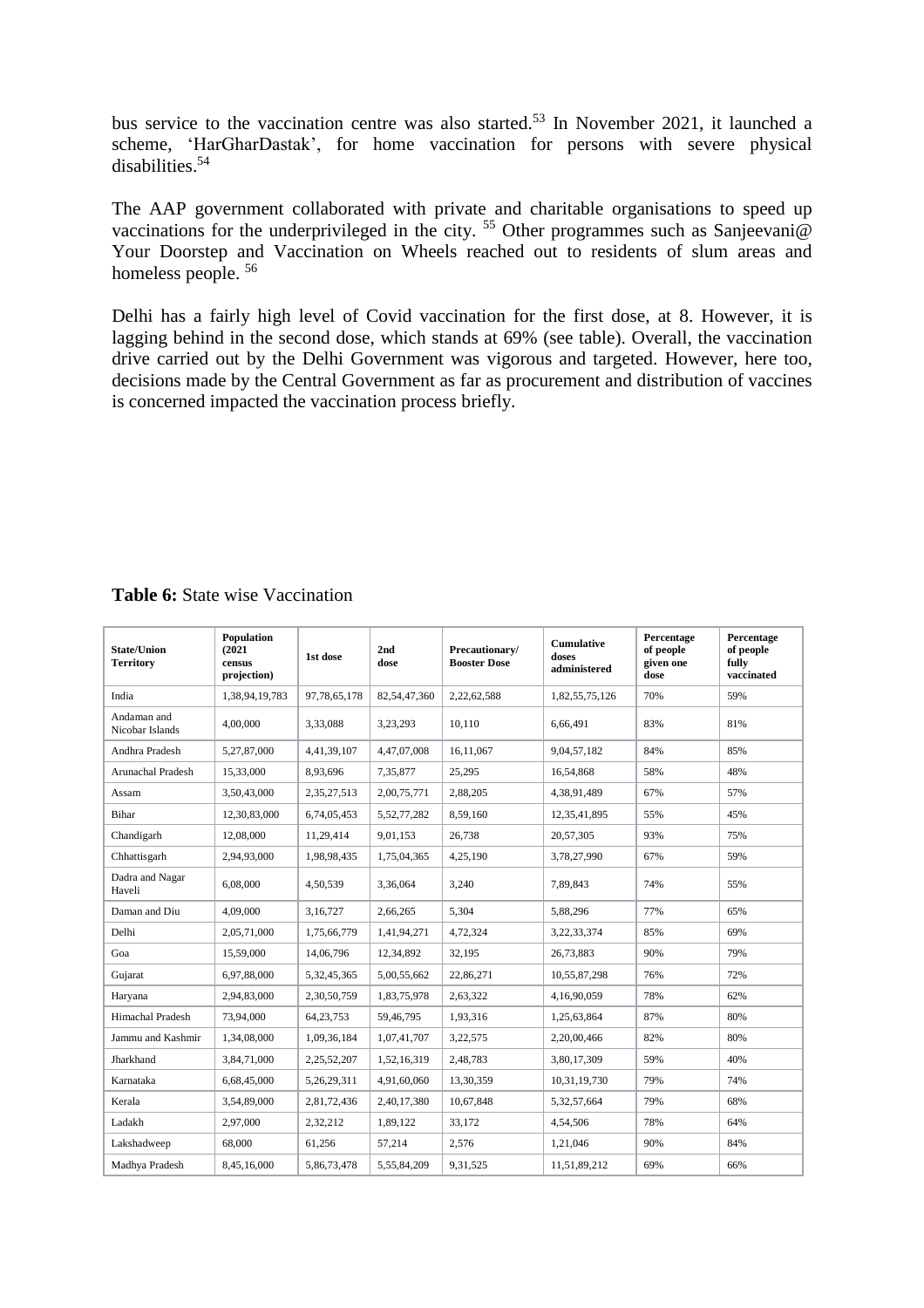| State/Union<br><b>Territory</b> | Population<br>(2021)<br>census<br>projection) | 1st dose       | 2nd<br>dose    | Precautionary/<br><b>Booster Dose</b> | <b>Cumulative</b><br>doses<br>administered | Percentage<br>of people<br>given one<br>dose | Percentage<br>of people<br>fully<br>vaccinated |
|---------------------------------|-----------------------------------------------|----------------|----------------|---------------------------------------|--------------------------------------------|----------------------------------------------|------------------------------------------------|
| India                           | 1,38,94,19,783                                | 97,78,65,178   | 82,54,47,360   | 2,22,62,588                           | 1,82,55,75,126                             | 70%                                          | 59%                                            |
| Maharashtra                     | 12,44,37,000                                  | 8,83,73,129    | 6,96,04,758    | 17,34,481                             | 15,97,12,368                               | 71%                                          | 56%                                            |
| Manipur                         | 31,65,000                                     | 15,31,601      | 11,77,314      | 65,044                                | 27,73,959                                  | 48%                                          | 37%                                            |
| Meghalaya                       | 32,88,000                                     | 13,72,215      | 9,95,091       | 29,946                                | 23,97,252                                  | 42%                                          | 30%                                            |
| Mizoram                         | 12,16,000                                     | 8,35,225       | 6,62,821       | 25,836                                | 15,23,882                                  | 69%                                          | 55%                                            |
| Nagaland                        | 21,92,000                                     | 8,78,832       | 6,67,282       | 23,690                                | 15,69,804                                  | 40%                                          | 30%                                            |
| Odisha                          | 4.56.96.000                                   | 3, 34, 25, 738 | 2,86,87,918    | 8,86,256                              | 6,29,99,912                                | 73%                                          | 63%                                            |
| Puducherry                      | 15,71,000                                     | 9,41,739       | 6,69,943       | 13.696                                | 16,25,378                                  | 60%                                          | 43%                                            |
| Punjab                          | 3,03,39,000                                   | 2,29,97,265    | 1,70,87,118    | 4,29,376                              | 4,05,13,759                                | 76%                                          | 56%                                            |
| Rajasthan                       | 7.92.81.000                                   | 5,50,31,383    | 4.51.98.642    | 14,21,230                             | 10, 16, 51, 255                            | 69%                                          | 57%                                            |
| Sikkim                          | 6,77,000                                      | 5,66,894       | 5,20,038       | 31,206                                | 11,18,138                                  | 84%                                          | 77%                                            |
| Tamil Nadu                      | 7,64,02,000                                   | 5,70,20,066    | 4, 44, 31, 313 | 6,53,663                              | 10,21,05,042                               | 75%                                          | 58%                                            |
| Telangana                       | 3,77,25,000                                   | 3,15,05,543    | 2,85,44,511    | 5,29,896                              | 6,05,79,950                                | 84%                                          | 76%                                            |
| Tripura                         | 40.71.000                                     | 28,05,517      | 22,97,324      | 70.124                                | 51,72,965                                  | 69%                                          | 56%                                            |
| <b>Uttar Pradesh</b>            | 23,09,07,000                                  | 16,58,10,675   | 12,93,38,425   | 23,77,287                             | 29,75,26,387                               | 72%                                          | 56%                                            |
| Uttarakhand                     | 1,13,99,000                                   | 86,66,581      | 80,23,918      | 4,18,511                              | 1,71,09,010                                | 76%                                          | 70%                                            |
| West Bengal                     | 9,81,25,000                                   | 7,08,16,634    | 6,10,63,295    | 18,22,327                             | 13,37,02,256                               | 72%                                          | 62%                                            |
| Miscellaneous                   | $\overline{\phantom{m}}$                      | 22,41,633      | 15,76,962      | 12,91,444                             | 51.10.039                                  | $\overline{\phantom{m}}$                     | $\overline{\phantom{m}}$                       |
| As of March 25, 2022            |                                               |                |                |                                       |                                            |                                              |                                                |

**Source:**<https://www.mygov.in/covid-19>

## **Conclusion**

The response to the Covid 19 crisis has highlighted that both at the national and state level, healthcare has not been a priority. Pandemics are usually unanticipated in nature, and the best healthcare systems across the world were on the brink of collapse. However, in the case of India, the crisis unveiled the excessively weak and fragile nature of public healthcare systems in the country. It is not only inadequate and of poor quality, but also structured in a top down manner, slowing down crisis responsiveness and efficacy. The small but burgeoning private health system can at best supplement public healthcare but cannot replace it.

The federal structure of the country leans towards its unitary features. Health being a State subject, the pandemic response should have been addressed at the subnational level. However, the nature of the crisis necessitated the overarching role of the centre. Policy cues for dealing with the crisis had to come from the centre. The final implementation rested with the states as per the Constitutional schema. The initial response, such as in the case of the announcement of the lockdown or the rollout of the vaccines, was therefore highly centralised. This approach did not keep in sight the differing specificities of the states. It overlooked the fact the capacities of different states to deal with such crises was highly uneven. All of them were not equally well equipped to deal with the consequences of the pandemic itself as well as the centralised measures.States that were non-BJP, non-NDA ruled also witnessed lack of communication. In some cases, differing political priorities led to friction.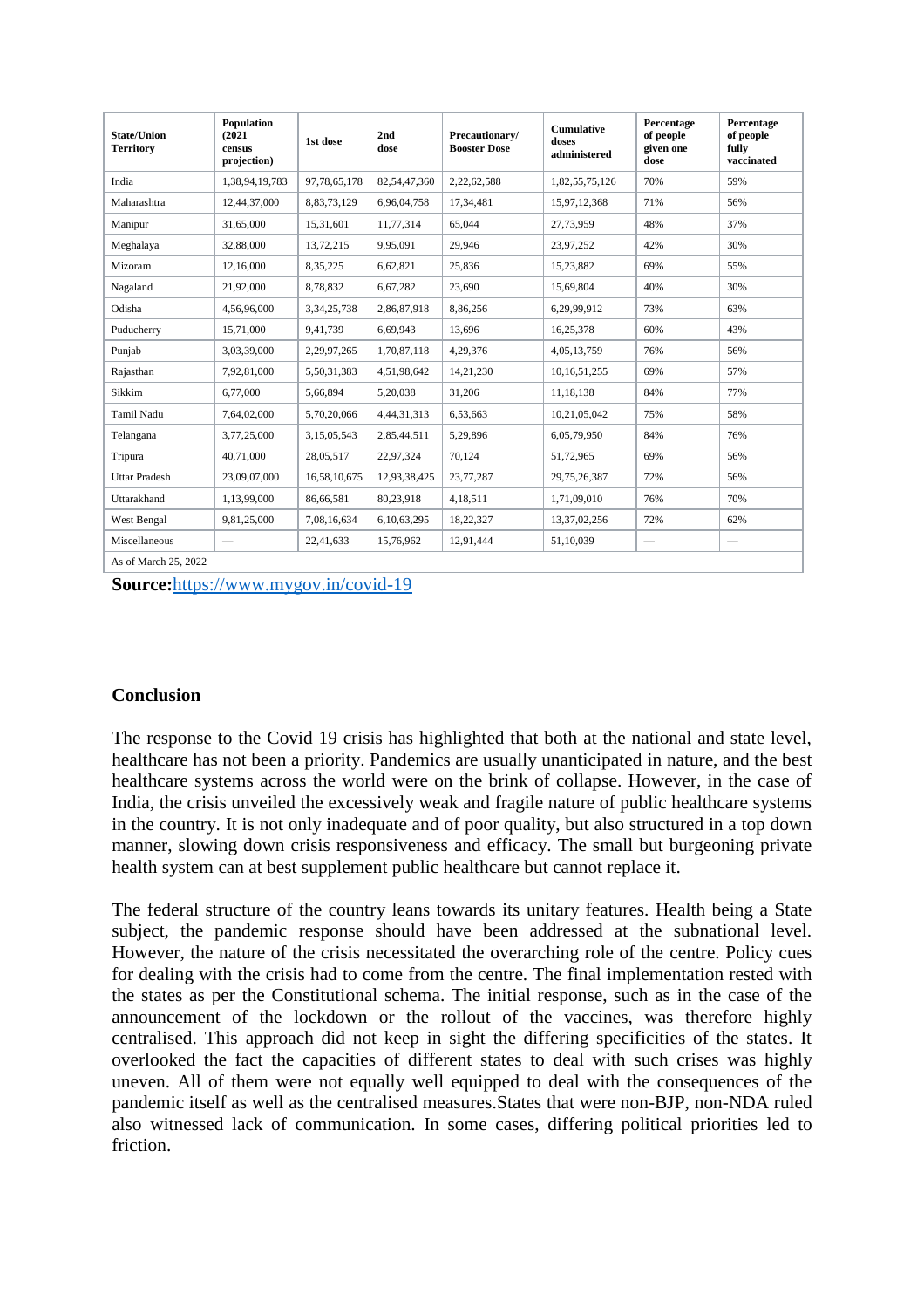The AAP-led Delhi Government was among the states that was in a relatively better position to deal with the crisis. It was among the few states that anticipated the scale of the problem perhaps a little before the centre did. It is also reflected in the fact that Delhi was able to carry out the highest number of Covid tests. Though the caseload was very high, so was testing. The government was also effective in scaling up healthcare infrastructure. The reason was the for the AAP, health has been a priority plank since its inception. With its past record of establishing Mohalla Clinics, it already had a skeletal framework in place. Utilizing the trust earned from this project, it was able to convince and enthuse the public, officials and workers to become part of its crisis response agenda.

The Delhi government also utilised innovative, targeted ideas. The AAP has always emphasised the role of civil society. Continuing with that approach, the government collaborated effectively with a variety of non-state actors such as NGOs and the private sector. One factor that went in its favour was the relatively low level of vaccine hesitancy in the capital, making vaccination programmes a relatively successful.

Since Delhi is the country's capital, the Centre also played a very critical role. Joint efforts between the centre and the state went a long way in scaling up infrastructure to respond to this public health crisis. Both were able to rise above narrow political interests.The Indian Constitution envisages a cooperative model of federalism. The pandemic induced crisis has once again underlined the importance of shared responsibility to deal with such a calamity, although differing political incentives could lead to the Centre and the State governments working at cross purpose. However, as the case of Delhi government's response to the pandemic demonstrates ultimately it boils down to the ingenuity and capacity of the respective state governments to turn the crisis into an opportunity to overhaul the existing health infrastructure and efficient public service delivery. Incidentally it was the Delhi model of health which resonated with a large section of the electorate in recently held assembly elections in Punjab, the promise of better access, and delivery as the case of Delhi demonstrates, to public health can also pay electoral dividends.

*Adnan Farooqui is Assistant Professor, Department of Political Science, Jamia MilliaIslamia, New Delhi. Sucharita Sengupta is Assistant Professor, Department of Political Science, Jamia MilliaIslamia, New Delhi.* 

l <sup>1</sup>Niranjan Sahoo," Statehood for Delhi: Chasing a Chimera" (ORF Occasional Paper 156, June 2018) [https://www.orfonline.org/wp-](https://www.orfonline.org/wp-content/uploads/2018/06/ORF_Occasional_Paper_156_Delhi_Statehood_Final.pdf)

[content/uploads/2018/06/ORF\\_Occasional\\_Paper\\_156\\_Delhi\\_Statehood\\_Final.pdf,](https://www.orfonline.org/wp-content/uploads/2018/06/ORF_Occasional_Paper_156_Delhi_Statehood_Final.pdf) ( accessed March 24, 2021)

<sup>2</sup>Niranjan Sahoo," Statehood for Delhi: Chasing a Chimera" (ORF Occasional Paper 156, June 2018) [https://www.orfonline.org/wp-](https://www.orfonline.org/wp-content/uploads/2018/06/ORF_Occasional_Paper_156_Delhi_Statehood_Final.pdf)

[content/uploads/2018/06/ORF\\_Occasional\\_Paper\\_156\\_Delhi\\_Statehood\\_Final.pdf,](https://www.orfonline.org/wp-content/uploads/2018/06/ORF_Occasional_Paper_156_Delhi_Statehood_Final.pdf) ( accessed March 24, 2021)

<sup>&</sup>lt;sup>3</sup>Amna Mirza and Bhav Nath Jha, "Delhi and Statehood: problematic law and order and federal trade off", in Rekha Saxena (ed), *New Dimensions in Federal Discourse in India*, Routledge: London and New York, 2021, pp 79-86

<sup>4</sup> "Article 239 Administration of Union Territories", Centre for Law and Policy Research,

[https://www.constitutionofindia.net/constitution\\_of\\_india/the\\_union\\_territories/articles/Article%20239\(](https://www.constitutionofindia.net/constitution_of_india/the_union_territories/articles/Article%20239)acce ssed March 28, 2022).

<sup>5</sup> The Wire Staff. " Supreme Court Dismissed Plea for Delhi Statehood", The Wire, October 15,

<sup>2018</sup>[,https://thewire.in/law/supreme-court-dismisses-plea-for-delhi-statehood](https://thewire.in/law/supreme-court-dismisses-plea-for-delhi-statehood) ( accessed March 28, 2022).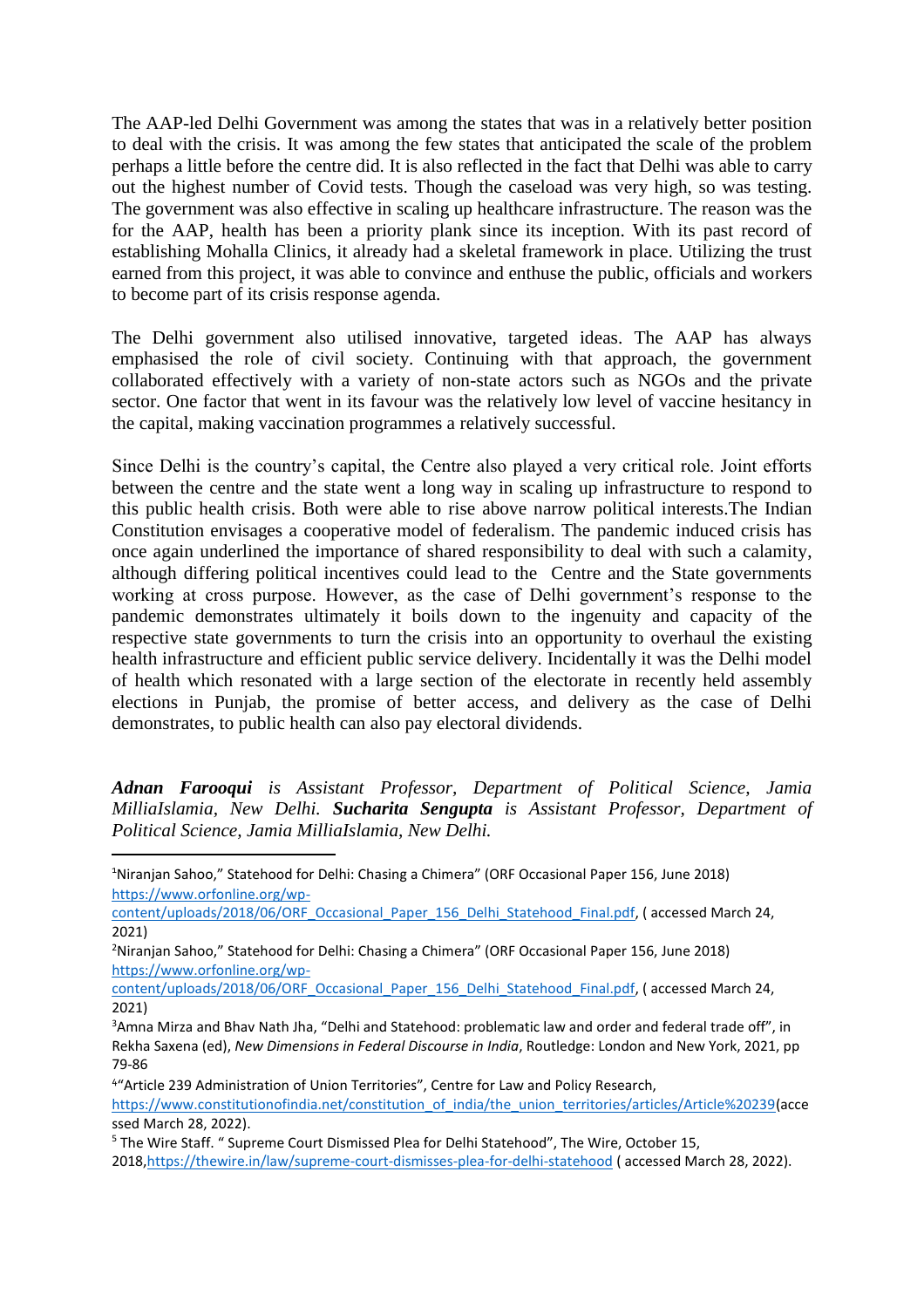i <sup>6</sup> PRS, "The Government of National Capital Territory of Delhi (Amendment) Bill 2021", PRS Bill Summary, <https://prsindia.org/billtrack/the-government-of-national-capital-territory-of-delhi-amendment-bill-2021> ( accessed March 28, 2022).

7 Sejal Patel, and Priyankita Pant, "Decentralisation and urban primary health services: A case study of Delhi's Mohalla clinics." *Commonwealth Journal of Local Governance* 23 (2020): 1-32., doi: <https://search.informit.org/doi/abs/10.3316/informit.751542280889030>

8 FE Online, Nityanand Rai introduces Delhi Municipal Corporation ( Amendment) Bill in Lok Sabha, oppn protests, Financial Express, March 25, 2022, (accessed March 28, 2022).

[https://www.financialexpress.com/india-news/parliament-live-delhi-municipal-corporation](https://www.financialexpress.com/india-news/parliament-live-delhi-municipal-corporation-amendment-bill-to-be-tabled-in-lok-sabha-today/2471422/)[amendment-bill-to-be-tabled-in-lok-sabha-today/2471422/](https://www.financialexpress.com/india-news/parliament-live-delhi-municipal-corporation-amendment-bill-to-be-tabled-in-lok-sabha-today/2471422/)

9AAP, "AAP 70 Point Action Plan: Delhi Assembly Election 2015", (AAP, 2015), [https://aamaadmiparty.org/wp](https://aamaadmiparty.org/wp-content/uploads/2017/10/AAP-Manifesto-2015_70-Pt-Action-Plan.compressed.pdf)[content/uploads/2017/10/AAP-Manifesto-2015\\_70-Pt-Action-Plan.compressed.pdf\(](https://aamaadmiparty.org/wp-content/uploads/2017/10/AAP-Manifesto-2015_70-Pt-Action-Plan.compressed.pdf)accessed March 27, 2022).

<sup>10</sup>PTI. "Lt Governor Anil Baijal nod to AAP government's 'Quality Health for all' scheme", *Indian Express,* January 16,2018, [https://indianexpress.com/article/india/lt-governor-anil-baijal-nod-to-aap-governments](https://indianexpress.com/article/india/lt-governor-anil-baijal-nod-to-aap-governments-quality-health-for-all-scheme-5027393/)[quality-health-for-all-scheme-5027393/](https://indianexpress.com/article/india/lt-governor-anil-baijal-nod-to-aap-governments-quality-health-for-all-scheme-5027393/) (accessed March 27, 2022).

<sup>11</sup> ANI. "Delhi Government to Provide e-Health Cards to Delhiites by Next Year', *ANI,* March 26,2022, [https://www.aninews.in/news/national/general-news/delhi-government-to-provide-e-health-cards-to](https://www.aninews.in/news/national/general-news/delhi-government-to-provide-e-health-cards-to-delhiites-by-next-year20220326104055/)[delhiites-by-next-year20220326104055/](https://www.aninews.in/news/national/general-news/delhi-government-to-provide-e-health-cards-to-delhiites-by-next-year20220326104055/) (accessed March 27,2022).

 $12A$ nkita Barthwal, Asim Ali, "Bypassing the Patronage Trap: Evidence from Delhi Assembly Election 2020", *Studies in Indian Politics* 9, no. 2 (2021): 254-272, doi[: https://doi.org/10.1177%2F23210230211043081](https://doi.org/10.1177%2F23210230211043081)

<sup>13</sup>Biswajit Mohanty, " Explaining the two Delhi verdicts in comparative perspective: Party identification, leadership, and welfare", in *Electoral Dynamics in the States of India* ed. Sandeep Shastri, Ashutosh Kumar and Yatindra Singh Sisodia ( Delhi: Routledge,2022), 31-47.

<sup>14</sup> Planning Department, GNCT of Delhi, " Economic Survey of Delhi 2020-2021", ( Planning Department, GNCT of Delhi, 2021), 320,<http://delhiplanning.nic.in/sites/default/files/16.%20Health.pdf> accessed March 27,2022).

<sup>15</sup>SwetaGoswami, "Big Push for Health in Delhi's Budget", Hindustan Times, March 10,2021, [https://www.hindustantimes.com/cities/delhi-news/big-push-for-health-in-delhi-s-budget-](https://www.hindustantimes.com/cities/delhi-news/big-push-for-health-in-delhi-s-budget-101615319176597.html)[101615319176597.html](https://www.hindustantimes.com/cities/delhi-news/big-push-for-health-in-delhi-s-budget-101615319176597.html) (accessed March 27,2022).

<sup>16</sup> Business Standard. "Health Budget: Delhi, Mumbai spent more on tertiary than primary health care", Business Standard, July 26, 2020, https://www.business-standard.com/article/current-affairs/health-budget[delhi-mumbai-spent-more-on-tertiary-than-primary-healthcare-120072600596\\_1.html](https://www.business-standard.com/article/current-affairs/health-budget-delhi-mumbai-spent-more-on-tertiary-than-primary-healthcare-120072600596_1.html) (accessed March 27,2022).

<sup>17</sup>Prakash Chandra Jha, " India's Cooperative Federalism during Covid-19 Pandemic", *Indian Journal of Public Administration* (advance online publication), doi[: https://doi.org/10.1177/00195561211072568](https://doi.org/10.1177%2F00195561211072568) <sup>18</sup> Louise Tillin, The fragility of Indian federalism, The Hindu, August 8, 2019, (accessed March

29,2022)[.https://www.thehindu.com/opinion/lead/the-fragility-of-indias-federalism/article28872165.ece](https://www.thehindu.com/opinion/lead/the-fragility-of-indias-federalism/article28872165.ece) <sup>19</sup>Kevin James, " An Overbearing Centre: Legal dimensions of India's Covid-19 response", (IFP-1, Indian Federalism Perspectives, Centre for Multilevel Federalism, 2020),1[,https://vidhilegalpolicy.in/wp](https://vidhilegalpolicy.in/wp-content/uploads/2020/08/CMF_FedPerspectives_1.pdf)[content/uploads/2020/08/CMF\\_FedPerspectives\\_1.pdf\(](https://vidhilegalpolicy.in/wp-content/uploads/2020/08/CMF_FedPerspectives_1.pdf)accessed March 27,2022).

 $20$  Ibid

<sup>21</sup> Shashank Atreya, Health a state subject, but Covid proved how dependent India's states are on Centre, The Print, June 18, 2020, [https://theprint.in/opinion/health-a-state-subject-but-covid-proved-how-dependant](https://theprint.in/opinion/health-a-state-subject-but-covid-proved-how-dependant-indias-states-are-on-centre/442602/)[indias-states-are-on-centre/442602/](https://theprint.in/opinion/health-a-state-subject-but-covid-proved-how-dependant-indias-states-are-on-centre/442602/) (accessed March 29,2022).

<sup>22</sup> Niranjan Sahoo, Ambar K Ghosh, "The Covid-19 Challenges to Indian Federalism", (ORF Occasional Paper 332, Observer Research Foundation, June 2021), [https://www.orfonline.org/research/the-covid-19-challenge](https://www.orfonline.org/research/the-covid-19-challenge-to-indian-federalism/)[to-indian-federalism/](https://www.orfonline.org/research/the-covid-19-challenge-to-indian-federalism/) (accessed March 27,2022).

<sup>23</sup>BinoyGoswami, " An Exploration into Delhi's Covid-19 Response Model", Practise Connect, Azim Premji University, [https://practiceconnect.azimpremjiuniversity.edu.in/an-exploration-into-delhis-covid-19-response](https://practiceconnect.azimpremjiuniversity.edu.in/an-exploration-into-delhis-covid-19-response-model/)[model/\(](https://practiceconnect.azimpremjiuniversity.edu.in/an-exploration-into-delhis-covid-19-response-model/)accessed March 28,2022).

<sup>24</sup> Accountability Initiative, NCT of Delhi Government: Action Plan, April 8, 2020,

[https://accountabilityindia.in/blog/delhis-covid-19-response-2/\(](https://accountabilityindia.in/blog/delhis-covid-19-response-2/)accessed March 29,2022).  $25$ Ibid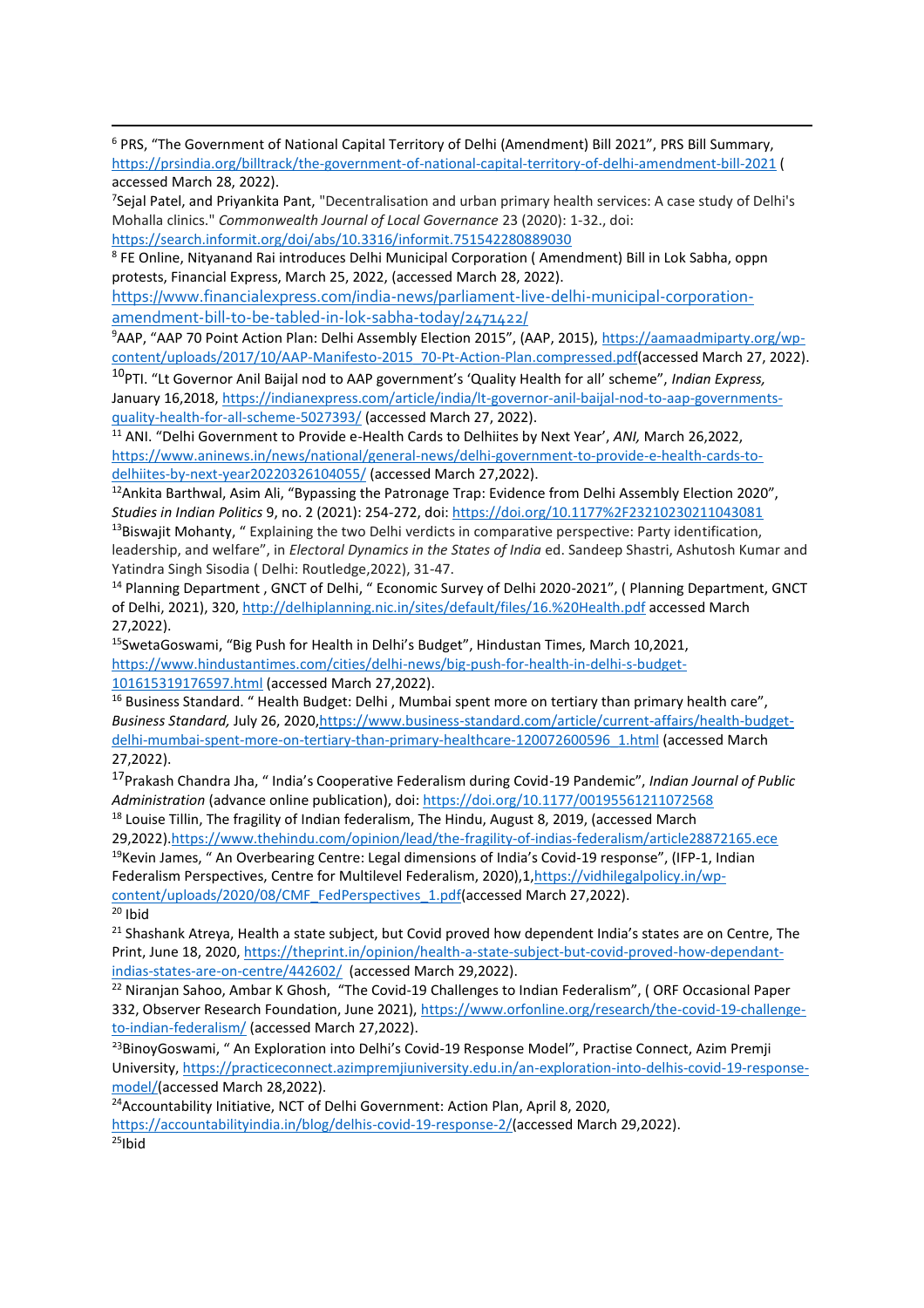i <sup>26</sup>BinoyGoswami, " An Exploration into Delhi's Covid-19 Response Model", Practise Connect, Azim Premii University, [https://practiceconnect.azimpremjiuniversity.edu.in/an-exploration-into-delhis-covid-19-response](https://practiceconnect.azimpremjiuniversity.edu.in/an-exploration-into-delhis-covid-19-response-model/)[model/\(](https://practiceconnect.azimpremjiuniversity.edu.in/an-exploration-into-delhis-covid-19-response-model/)accessed March 28,2022).

<sup>27</sup>Ibid

<sup>28</sup>PTI, AAP government to observe first anniversary of its third term on Tuesday, Business Standard, February 15, 2021, [https://www.business-standard.com/article/politics/aap-govt-to-observe-first-anniversary-of-its](https://www.business-standard.com/article/politics/aap-govt-to-observe-first-anniversary-of-its-third-term-on-tuesday-121021501341_1.html)[third-term-on-tuesday-121021501341\\_1.html\(](https://www.business-standard.com/article/politics/aap-govt-to-observe-first-anniversary-of-its-third-term-on-tuesday-121021501341_1.html)accessed March 29,2022).

<sup>29</sup>Durgesh Nandan Jha, "Delhi records 28,395 new Covid-19 cases, 277 deaths amid desperate hunt for beds", *The Times Of India,* April 21, 2021, [https://timesofindia.indiatimes.com/city/delhi/delhi-records-28395-new](https://timesofindia.indiatimes.com/city/delhi/delhi-records-28395-new-covid-19-cases-277-deaths-amid-desperate-hunt-for-beds/articleshow/82164244.cms?bot=1)[covid-19-cases-277-deaths-amid-desperate-hunt-for-beds/articleshow/82164244.cms?bot=1\(](https://timesofindia.indiatimes.com/city/delhi/delhi-records-28395-new-covid-19-cases-277-deaths-amid-desperate-hunt-for-beds/articleshow/82164244.cms?bot=1)accessed March 28,2022).

<sup>30</sup>Murad Banaji, "What could be driving Delhi's devastating fourth Covid-19 surge?", Scroll. April 22,2021 [https://scroll.in/article/992972/what-could-be-driving-delhis-devastating-fourth-covid-19-surge\(](https://scroll.in/article/992972/what-could-be-driving-delhis-devastating-fourth-covid-19-surge)accessed March 28,2022).

<sup>31</sup> Purva Asrani, Mathew SujiEapan, Md. Imtaiyaz Hassan, and Sukhwinder Singh Sohal, "Implications of the Second wave of Covid-19 in India", *The Lancet*, June 30,2021,

<https://www.thelancet.com/action/showPdf?pii=S2213-2600%2821%2900312-X> (accessed March 28,2022).

<sup>32</sup>BBC News, "Covid-19 in India: Cases, death, and Oxygen supply", *BBC News*, April 29,2021, [https://www.bbc.com/news/world-asia-india-56891016\(](https://www.bbc.com/news/world-asia-india-56891016)accessed March 28,2022).

<sup>33</sup>Arvind Kejriwal, Twitter Post, April 20,2021 6:06 PM,

<https://twitter.com/ArvindKejriwal/status/1384486035048976385> (accessed March 28,2022).

<sup>34</sup> Shailendra Sharma, "Delhi's Oxygen crisis: why it happened and how it was overcome", *The Indian Express*, May 19,2021, [https://indianexpress.com/article/opinion/columns/delhi-oxygen-shortage-arvind-kejriwal](https://indianexpress.com/article/opinion/columns/delhi-oxygen-shortage-arvind-kejriwal-government-supply-crisis-7320592/)[government-supply-crisis-7320592/\(](https://indianexpress.com/article/opinion/columns/delhi-oxygen-shortage-arvind-kejriwal-government-supply-crisis-7320592/)accessed March 28,2022).

 $35$  Ibid

<sup>36</sup>Sourav Roy Barman, "Delhi oxygen audit splits Supreme Court panel, triggers firestorm by questioning peak demand", *The Indian Express*, June 26, 2021, [https://indianexpress.com/article/cities/delhi/delhi-oxygen](https://indianexpress.com/article/cities/delhi/delhi-oxygen-audit-supreme-court-covid-19-arvind-kejriwal-7376269/)[audit-supreme-court-covid-19-arvind-kejriwal-7376269/\(](https://indianexpress.com/article/cities/delhi/delhi-oxygen-audit-supreme-court-covid-19-arvind-kejriwal-7376269/)accessed March 28,2022).

<sup>37</sup> PTI, Delhi Govt forms committee to look into Oxygen Shortage Deaths During Covid Second Wave, *The Wire*, June 4, 2021, [https://thewire.in/government/delhi-govt-forms-committee-to-look-into-oxygen-shortage](https://thewire.in/government/delhi-govt-forms-committee-to-look-into-oxygen-shortage-deaths-during-covid-second-wave)[deaths-during-covid-second-wave\(](https://thewire.in/government/delhi-govt-forms-committee-to-look-into-oxygen-shortage-deaths-during-covid-second-wave)accessed March 28,2022).

<sup>38</sup> PTI, Delhi govt again sends file on committee to probe oxygen-related deaths to LG, *The New Indian Express*, August 16, 2021, [https://www.newindianexpress.com/cities/delhi/2021/aug/16/delhi-govt-again-sends-file](https://www.newindianexpress.com/cities/delhi/2021/aug/16/delhi-govt-again-sends-file-on-committee-to-probe-oxygen-related-deaths-to-lg-2345443.html)[on-committee-to-probe-oxygen-related-deaths-to-lg-2345443.html\(](https://www.newindianexpress.com/cities/delhi/2021/aug/16/delhi-govt-again-sends-file-on-committee-to-probe-oxygen-related-deaths-to-lg-2345443.html)accessed March 28,2022).

<sup>39</sup>Sunaina Kumar, Shobha Suri, and Oomen C. Kurien, "Preparing for the Next Covid-19 Wave: Lessons for Delhi", Special Report No: 164 ORF, October 2021, [https://www.orfonline.org/research/preparing-for-the](https://www.orfonline.org/research/preparing-for-the-next-covid-19-wave-lessons-for-delhi/#_edn4)[next-covid-19-wave-lessons-for-delhi/#\\_edn4\(](https://www.orfonline.org/research/preparing-for-the-next-covid-19-wave-lessons-for-delhi/#_edn4)accessed March 28,2022).

 $40$ Local Circles, At the 2-year mark, approval rating of AAP Delhi Government 2.0 declines with only 1 in 3 Delhiites rating 2 year performance as good or higher, Local Circles, February 16, 2022,

[https://www.localcircles.com/a/press/page/aap-delhi-government-performance\(](https://www.localcircles.com/a/press/page/aap-delhi-government-performance)accessed March 28,2022). <sup>41</sup>Sunaina Kumar, Shobha Suri, and Oomen C. Kurien, "Preparing for the Next Covid-19 Wave: Lessons for

Delhi", Special Report No: 164 ORF, October 2021, [https://www.orfonline.org/research/preparing-for-the](https://www.orfonline.org/research/preparing-for-the-next-covid-19-wave-lessons-for-delhi/#_edn4)[next-covid-19-wave-lessons-for-delhi/#\\_edn4\(](https://www.orfonline.org/research/preparing-for-the-next-covid-19-wave-lessons-for-delhi/#_edn4)accessed March 28,2022).

<sup>42</sup>Express News Service, Explained: Delhi Delhi govt's colour coded action plan to fight Covid-19, *The Indian Express,* December 27, 2021, [https://indianexpress.com/article/explained/explained-delhi-govts-colour-coded](https://indianexpress.com/article/explained/explained-delhi-govts-colour-coded-action-plan-to-fight-covid-19-7692328/)[action-plan-to-fight-covid-19-7692328/\(](https://indianexpress.com/article/explained/explained-delhi-govts-colour-coded-action-plan-to-fight-covid-19-7692328/)accessed March 28,2022).

<sup>43</sup>Ifrah Mufti, Covid-19: 2,716 cases, positivity rate close to red alert in Delhi, The New Indian Express, January 2, 2022, [https://www.newindianexpress.com/thesundaystandard/2022/jan/02/2716-cases-positivity-close-to](https://www.newindianexpress.com/thesundaystandard/2022/jan/02/2716-cases-positivity-close-to-red-alert-in-delhi-2402057.html)[red-alert-in-delhi-2402057.html](https://www.newindianexpress.com/thesundaystandard/2022/jan/02/2716-cases-positivity-close-to-red-alert-in-delhi-2402057.html) (accessed March 28,2022).

<sup>44</sup> PTI, Covid-19 vaccination drive begins in New Delhi, *Business Line*, January 18, 2021,

[https://www.thehindubusinessline.com/news/national/covid-19-vaccination-drive-begins-in-new](https://www.thehindubusinessline.com/news/national/covid-19-vaccination-drive-begins-in-new-delhi/article33598408.ece)[delhi/article33598408.ece\(](https://www.thehindubusinessline.com/news/national/covid-19-vaccination-drive-begins-in-new-delhi/article33598408.ece)accessed March 28,2022).

<sup>45</sup> PTI, Delhi begins Covid-19 vaccination for above 18, all slots booked for next 2 days, *The Economic Times*, May 03, 2021, [https://economictimes.indiatimes.com/news/india/covid-19-vaccination-for-people-above-18](https://economictimes.indiatimes.com/news/india/covid-19-vaccination-for-people-above-18-begins-in-delhi/articleshow/82368061.cms) [begins-in-delhi/articleshow/82368061.cms\(](https://economictimes.indiatimes.com/news/india/covid-19-vaccination-for-people-above-18-begins-in-delhi/articleshow/82368061.cms)accessed March 28,2022).